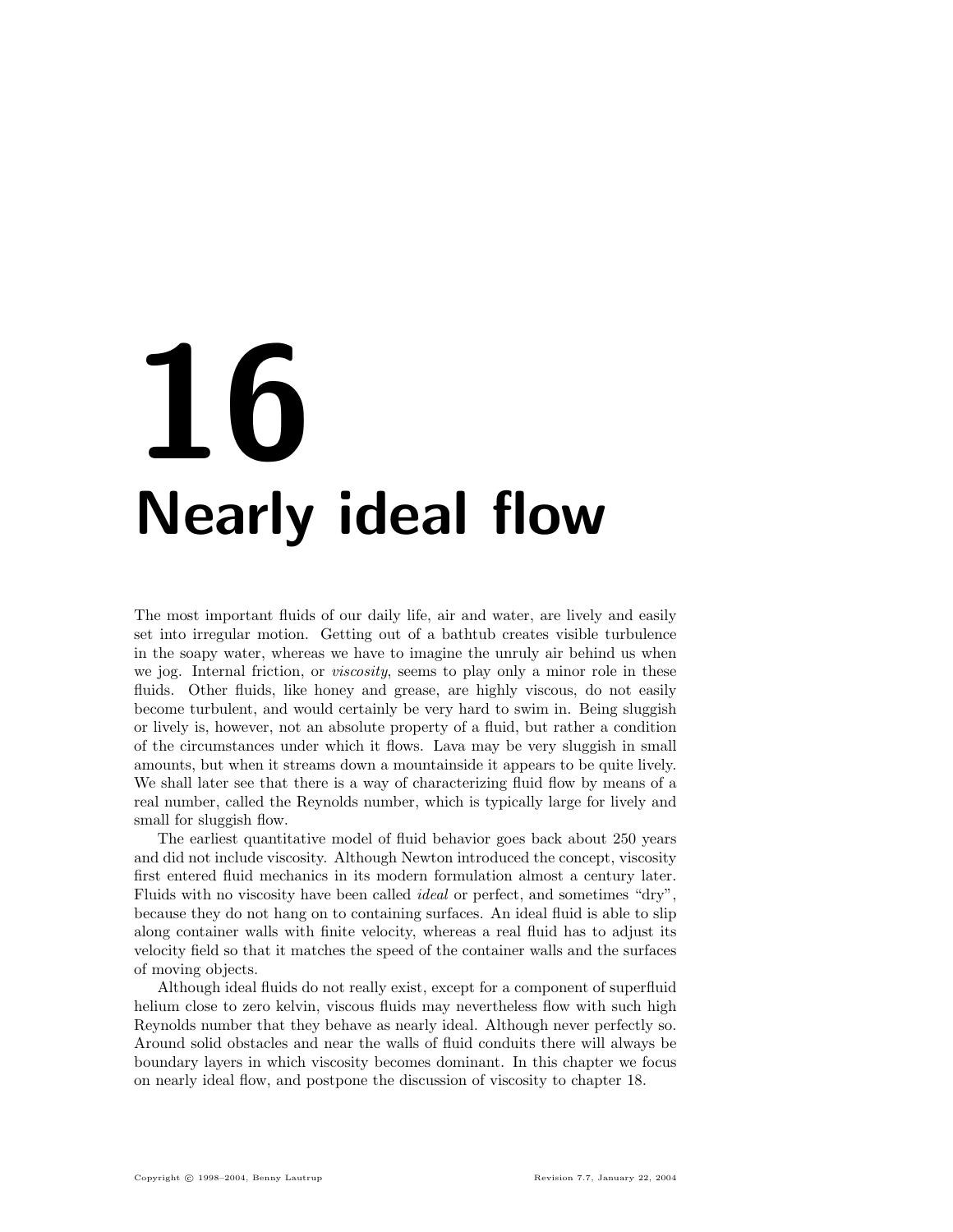Leonhard Euler (1707–83). Swiss mathematician who made fundamental contributions to calculus, geometry, number theory, and to practical ways of solving mathematical problems. His books on differential calculus (1755) and integral calculus (1768–70) have been especially useful for physics.



In an ideal fluid the tangential component of the velocity field is nonvanishing all the way to the boundary.



In a real fluid the tangential component of the velocity field rises linearly at a boundary and joins smoothly with the general flow.

### 16.1 The Euler equation

In 1755 Euler was the first to write down Newton's second law of motion for fluids without viscosity. In such an *ideal* or *perfect* fluid the only forces at play are pressure and gravity, but in distinction to hydrostatics, these two forces are no more in balance, but give rise to an effective density of force  $f^* = \rho g - \nabla p$ . Inserting this into the dynamic equation (15-35) and dividing by the density  $\rho$ , we obtain Euler's equation for ideal fluids,

$$
\frac{\partial \boldsymbol{v}}{\partial t} + (\boldsymbol{v} \cdot \boldsymbol{\nabla}) \, \boldsymbol{v} = -\frac{1}{\rho} \boldsymbol{\nabla} p + \boldsymbol{g} \qquad (16-1)
$$

Together with the equation of continuity which we repeat here in the form (15- 27),

$$
\frac{\partial \rho}{\partial t} + (\mathbf{v} \cdot \nabla)\rho = -\rho \nabla \cdot \mathbf{v} , \qquad (16-2)
$$

and a barotropic equation of state  $p = p(\rho)$ , we have obtained a closed set of five equations for the five fields, p,  $\rho$ , and v (assuming that g is known). If the equation of state also depends on temperature,  $p = p(\rho, T)$ , an equation for the temperature field must be added to the set (see chapter 28).

Partial differential equations require boundary conditions. As in hydrostatics, Newton's third law demands that the pressure must be continuous across any material interface (in the absence of surface tension). Furthermore, since moving fluids are normally contained in tubes, pipes, or other kinds of conduits that are impenetrable to the fluid, it follows that the velocity component normal to a containing surface must vanish, *i.e.*  $\mathbf{n} \cdot \mathbf{v} = 0$ . There are, however, no conditions on the tangential velocity in ideal flow.

It is precisely here that the greatest difference between ideal and real viscous fluids come in. Ideal fluids are able to slip along container surfaces with finite tangential velocity, whereas the omnipresent viscosity of real fluids demands that also the tangential velocity must vanish on containing surfaces at rest. Viscosity thereby causes boundary layers to arise even in almost ideal fluids. Such boundary layers will in general soften any sharp transitions in tangential velocity (see chapter 25).

#### Exploring the extremes

Although we are now in possession of the fundamental equations for ideal fluids, solving them is another matter. The bad news about nonlinear partial differential equations is that they are very hard to solve and that makes it imperative to explore their usually simpler extreme limits. One such limit is the *linear approx*imation in which the nonlinearities are dropped, another is *incompressible flow* in which the density is taken to be a constant, and still another is steady flow where all fields become time independent. In the following sections the various limits will be discussed in detail.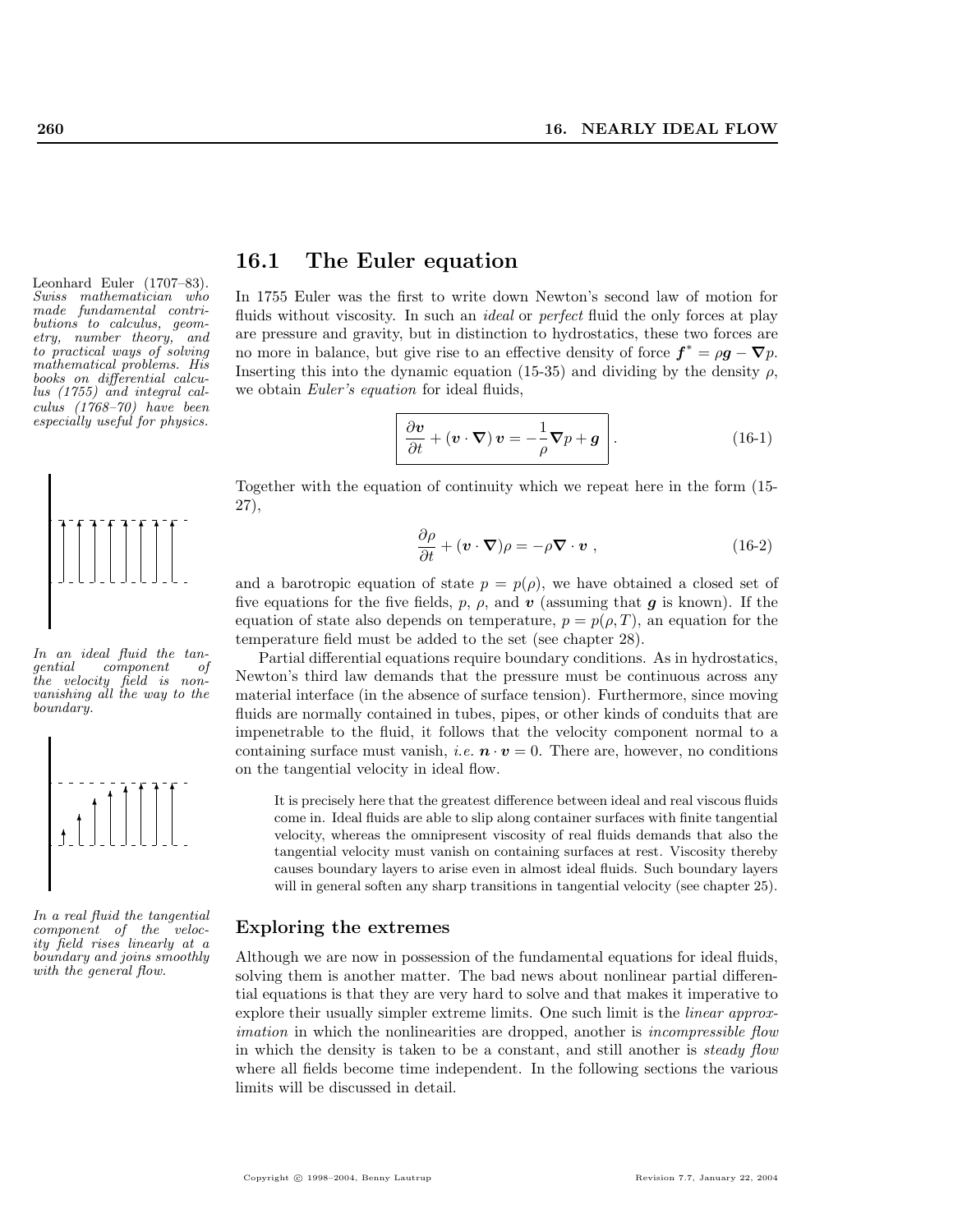#### 16.2 Small-amplitude sound waves

When you clap your hands together, you create momentarily a small disturbance in the air which propagates to your ear and tells you that something happened. The diaphragm of the loudspeaker in your radio vibrates in tune with the music carried by the radio waves and transfers its vibrations to the air where they continue as sound. No significant bulk movement of air takes place over longer distances, but locally the air oscillates rapidly back and forth with small spatial amplitude, and the velocity, density and pressure fields oscillate along with it.

#### Wave equation

Before the sound starts, the fluid is assumed to be in hydrostatic equilibrium with constant density  $\rho_0$  and constant pressure  $p_0$ . For simplicity we assume that there is no gravity (see however problem 16.13). We now disturb the equilibrium by setting fluid into motion with a tiny velocity field,  $v(x, t)$ . The disturbance generates a small change in the density,  $\rho = \rho_0 + \Delta \rho$ , and in the pressure  $p =$  $p_0 + \Delta p$ . Inserting this into the Euler equations we obtain to first order in the small quantities,  $v$ ,  $\Delta p$ , and  $\Delta \rho$ ,

$$
\frac{\partial \mathbf{v}}{\partial t} = -\frac{1}{\rho_0} \nabla \Delta p \;, \qquad \frac{\partial \Delta \rho}{\partial t} = -\rho_0 \nabla \cdot \mathbf{v} \; . \tag{16-3}
$$

Differentiating the second equation and inserting the first, we obtain

$$
\frac{\partial^2 \Delta \rho}{\partial t^2} = \nabla^2 \Delta p \ . \tag{16-4}
$$

Assuming that the fluid obeys a barotropic equation of state  $p = p(\rho)$  we get a relation between the pressure and density corrections. From the definition of the bulk modulus (D-16) on page 665 we get to first order,

$$
\Delta p = \frac{dp}{d\rho} \Delta \rho = \frac{K}{\rho} \Delta \rho \approx \frac{K_0}{\rho_0} \Delta \rho , \qquad (16-5)
$$

where  $K_0$  is the bulk modulus in hydrostatic equilibrium. Inserting this into (16-4) we get a linear second order wave equation for the density correction,

$$
\frac{\partial^2 \Delta \rho}{\partial t^2} = c_0^2 \nabla^2 \Delta \rho \;, \tag{16-6}
$$

where we for convenience (and with foresight) have introduced the constant,

$$
c_0 = \sqrt{\frac{K_0}{\rho_0}} \ . \tag{16-7}
$$

It has the dimension of a velocity, and may as we shall see below be identified with the speed of sound. For water with  $K_0 \approx 2.3$  GPa and  $\rho_0 \approx 10^3$  kg/m<sup>3</sup> the sound speed comes to about  $c_0 \approx 1500 \text{ m/s} \approx 5500 \text{ km/h}$ .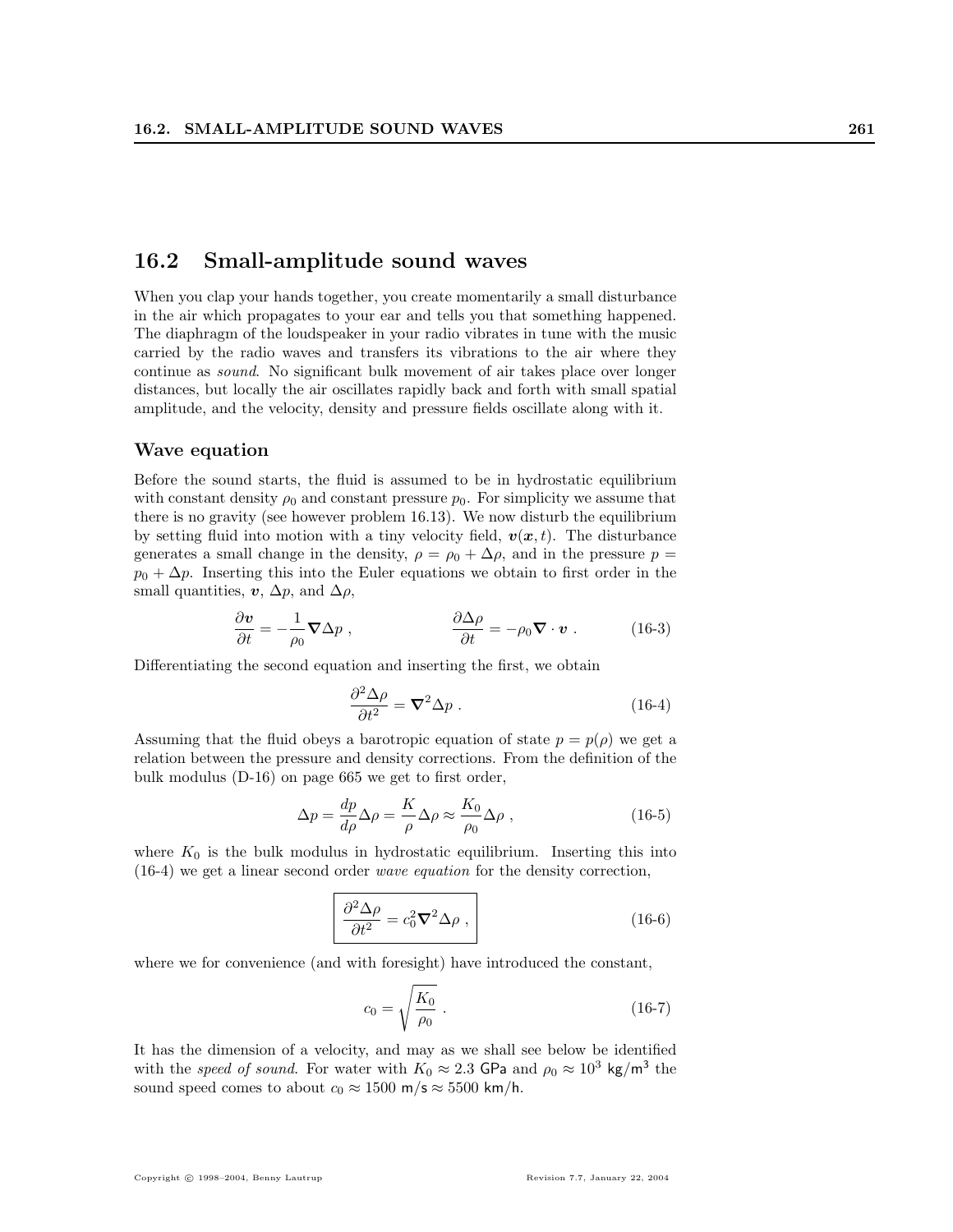#### Isentropic sound speed in an ideal gas

Sound vibrations in air are normally so rapid that temperature equilibrium is never established, allowing us to assume that the oscillations take place without heat conduction, i.e. adiabatically. From the bulk modulus (D-16) for an is entropic ideal gas is  $K_0 = \gamma p_0$  where  $\gamma$  is the adiabatic index, we obtain

$$
c_0 = \sqrt{\frac{\gamma p_0}{\rho_0}} = \sqrt{\gamma \frac{RT_0}{M_{\text{mol}}}}.
$$
 (16-8)

In the last step we have used the ideal gas equation  $p_0 = \rho_0 RT_0/M_{\text{mol}}$ .

**Example 16.2.1:** For air at 20<sup>°</sup>C with  $\gamma = 7/5$  and  $M_{\text{mol}} = 29$  g/mol, this comes to  $c_0 \approx 343$  m/s  $\approx 1235$  km/h. Since the temperature of the homentropic atmosphere falls linearly with height according to (4-42), the speed of sound varies with height z above the ground as

$$
c = c_0 \sqrt{1 - \frac{z}{h_2}} \,,\tag{16-9}
$$

where  $c_0$  is the sound speed at sea level and  $h_2 \approx 30$  km is the homentropic scale height (4-43). At the flying altitude of modern jet aircraft,  $z \approx 10$  km, the sound speed has dropped to  $c \approx 280$  m/s  $\approx 1000$  km/h. At greater heights this expression begins to fail because the the homentropic model of the atmosphere fails. Above  $z = h_2$  it is of course meaningless.

#### Plane wave solution

An elementary plane density wave moving along the x-axis with wavelength  $\lambda$ , period  $\tau$ , and amplitude  $\rho_1 > 0$  is described by a density correction of the form,

$$
\Delta \rho = \rho_1 \cos(kx - \omega t) \tag{16-10}
$$

where  $k = 2\pi/\lambda$  is the wave number and  $\omega = 2\pi/\tau$  the circular frequency. Inserting the plane wave into the wave equation (16-6), we obtain  $\omega^2 = c_0^2 k^2$  or  $c_0 = \omega/k = \lambda/\tau$ . The surfaces of constant density (and pressure) are planes orthogonal to the direction of propagation, satisfying  $kx - \omega t = \text{const.}$  Differentiating this equation after time, we see that the planes of constant density move with velocity  $dx/dt = \omega/k = c_0$ , also called the *phase velocity* of the wave. This shows that  $c_0$  given by (16-7) may indeed be identified with the speed of sound in the material.

Inserting the plane density wave into (16-5) we obtain,

$$
\Delta p = p_1 \cos(kx - \omega t) , \qquad p_1 = c_0^2 \rho_1 . \qquad (16-11)
$$

Inserting this result into the x-component of the Euler equation (16-3), and solving for the velocity field, we find

$$
v_x = v_1 \cos(kx - \omega t) , \qquad v_1 = \frac{p_1}{\rho_0 c_0} = \frac{\rho_1}{\rho_0} c_0 . \qquad (16-12)
$$



Plane density wave propagating along the x-axis with wave length  $\lambda$ . There is constant density and pressure in all planes orthogonal to the direction of propagation.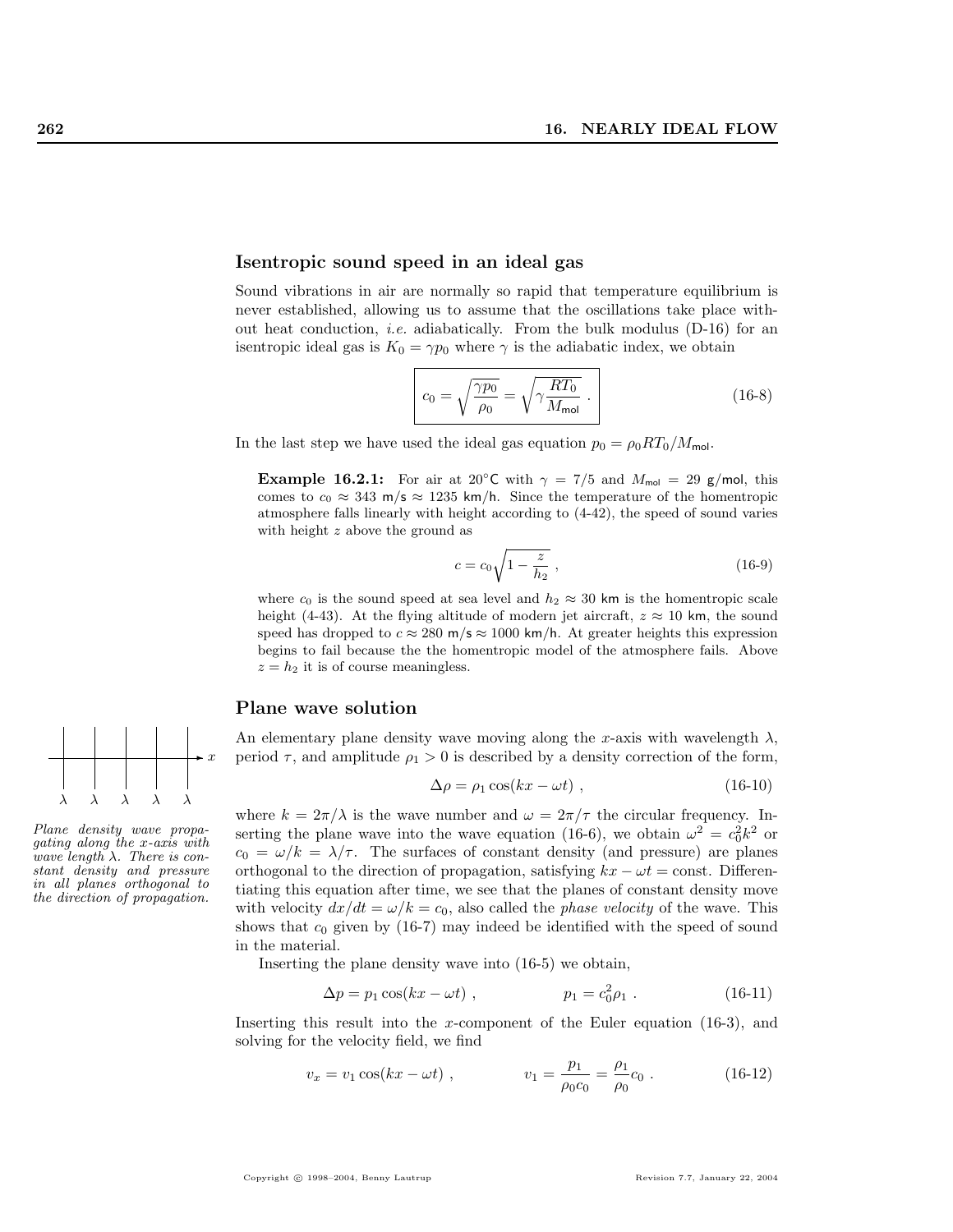Since  $v_y = v_z = 0$ , the velocity field of a sound wave is always *longitudinal*, i.e. parallel to the direction of wave propagation. The corresponding spatial displacement  $u_x$  satisfying  $v_x = \partial u_x / \partial t$  becomes,

$$
u_x = -a_1 \sin(kx - \omega t) , \qquad a_1 = \frac{v_1}{\omega} . \qquad (16-13)
$$

The displacement is 90◦ out of phase with the density, pressure and velocity.

#### Validity of the approximation

It only remains to check whether the approximation of disregarding the inertial term is valid. The actual ratio between the magnitudes of the inertial term  $(v \cdot \nabla)v$  and the pressure term  $\nabla p/\rho_0$  is,

$$
\frac{|(\mathbf{v} \cdot \nabla)\mathbf{v}|}{|\nabla p/\rho_0|} \approx \frac{k v_1^2}{k p_1/\rho_0} = \frac{v_1}{c_0} = \frac{\rho_1}{\rho_0} = \frac{p_1}{K_0} = \frac{2\pi a_1}{\lambda} . \tag{16-14}
$$

The condition for the approximation is thus that the amplitude of the velocity oscillations should be much smaller than the speed of sound,  $v_1 \ll c_0$ , or equivalently that  $\rho_1 \ll \rho_0$ , or  $p_1 \ll K_0$ , or  $a_1 \ll \lambda/2\pi$ .

Example 16.2.2 (Loudspeaker): A certain loudspeaker transmits sound to air at a frequency  $\omega/2\pi = 1000$  Hz with diaphragm displacement amplitude of about  $a_1 = 1$  mm. The velocity amplitude becomes  $v_1 = a_1 \omega \approx 6$  m/s, and since  $v_1/c_0 \approx 1/57$  the approximation of leaving out the non-linear terms is well justified.

### 16.3 Steady incompressible flow

In many practical uses of fluids, the flow does not change with time, and is said to be steady or stationary. In this section we shall for simplicity also assume that the fluid is incompressible with constant density. Steady flow in compressible fluids will be analyzed in section 16.4 where we shall learn that a fluid in steady flow is effectively incompressible when the flow velocity is everywhere much smaller than the speed of sound.

Taking  $\partial v/\partial t = 0$  and  $\rho = \rho_0$  in Eulers equations we now find,

$$
\left| \left( \boldsymbol{v} \cdot \boldsymbol{\nabla} \right) \boldsymbol{v} = -\frac{1}{\rho_0} \boldsymbol{\nabla} p + \boldsymbol{g} \right|, \qquad \boldsymbol{\nabla} \cdot \boldsymbol{v} = 0 \right| \tag{16-15}
$$

Truly steady flow is like true incompressibility an idealization, only valid to a certain approximation. A river may flow steadily for days and weeks, while over several months seasonal changes in rainfall makes its water level rise and subside again. If one empties a cistern filled with water through a narrow pipe, the flow is almost steady in the pipe for a time, except that the level of water in the cistern slowly goes down and thereby reduces the flow speed in the pipe. In such cases, the flow should rather be called nearly steady or quasistationary.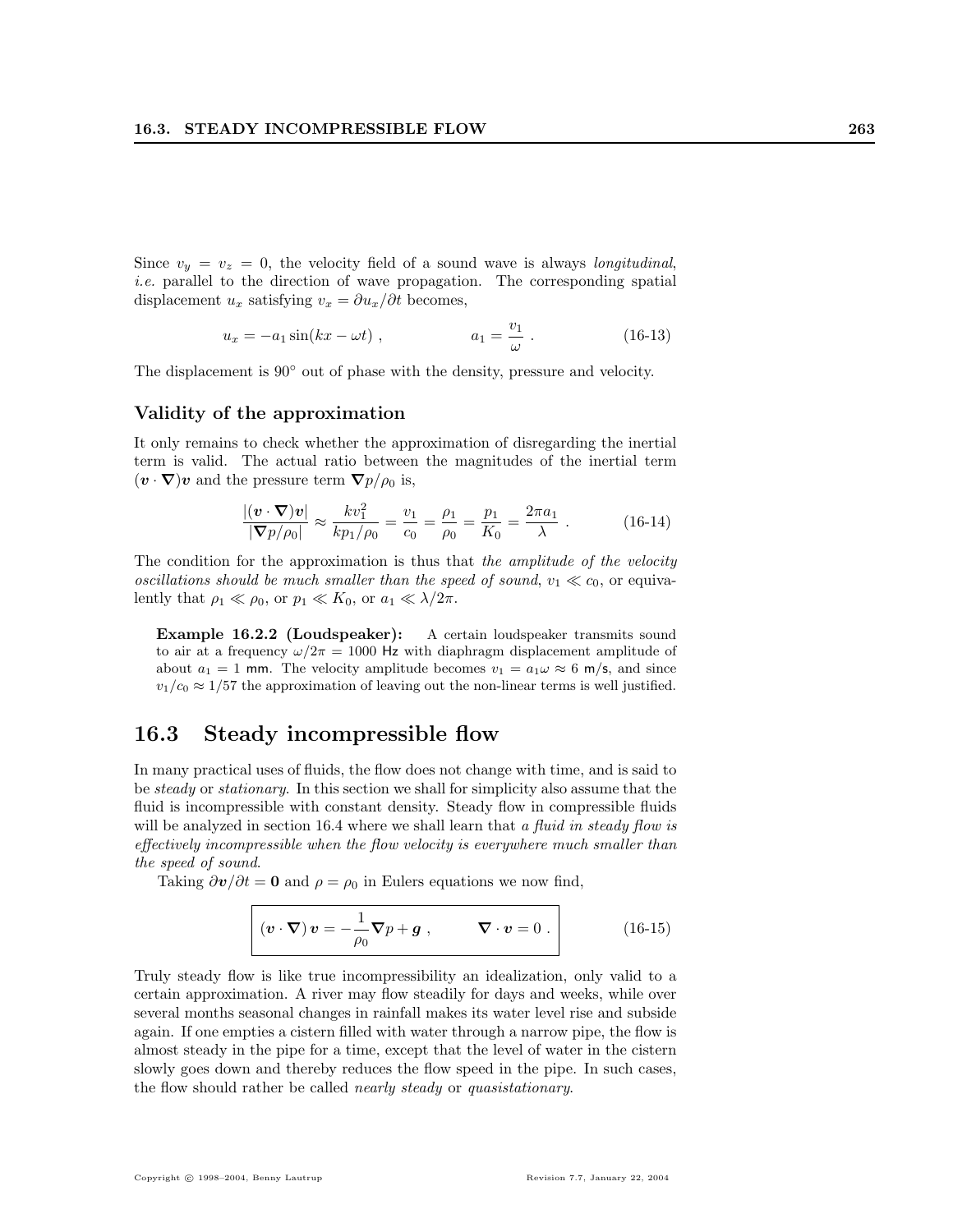This explanation begs the question of how a steady flow is established, even when boundary conditions are kept strictly constant. Since all flows start out being time dependent, there must be friction forces capable of removing the surplus energy from a lively flow to calm it down. Such forces are not included in the Euler equation, but even if viscosity is included (as it will in chapter 18), there is no guarantee that the flow will become steady after sufficiently long time. You just have to open the water faucet wide and watch the persistent turbulence in the kitchen sink to realize that steady flow will not always arise.

#### Bernoulli's theorem for incompressible fluid

The negative sign of the pressure gradient in Euler's steady-flow equation shows that in the absence of gravity a flow accelerating in a certain direction must be accompanied by a drop in pressure in the same direction, so that regions of high fluid velocity must generally have a lower pressure than regions of low velocity.

For an incompressible fluid with constant density  $\rho = \rho_0$ , Bernoulli's theorem states that the field<sup>1</sup>,

$$
H = \frac{1}{2}v^2 + \Phi + \frac{p}{\rho_0},
$$
 (16-16)

is constant along streamlines. In the absence of gravity, the constancy of  $H(x)$ implies as we foresaw that an increase in velocity squared  $|v|$  along a streamline must be compensated by a decrease in pressure  $p$ , and conversely. Notice that the first two terms in the Bernoulli function  $H$  make up the total mechanical  $(i.e.$  kinetic plus potential) energy of a unit mass particle, also called the *specific* mechanical energy. We shall discuss how the Bernoulli function is related to energy in section 17.11.

The proof of the theorem is straightforward. The comoving rate of change of H along a particle orbit is given by the material derivative (15-30), and since all fields are time independent in steady flow so that  $D/Dt = \mathbf{v} \cdot \nabla$ , we get

$$
\frac{DH}{Dt} = \mathbf{v} \cdot \frac{D\mathbf{v}}{Dt} + \frac{D\Phi}{Dt} + \frac{1}{\rho_0} \frac{Dp}{Dt}
$$
  
=  $\mathbf{v} \cdot (\mathbf{v} \cdot \nabla)\mathbf{v} + \frac{1}{\rho_0} \mathbf{v} \cdot \nabla p + \mathbf{v} \cdot \nabla \Phi$   
=  $\mathbf{v} \cdot \left( (\mathbf{v} \cdot \nabla)\mathbf{v} + \frac{1}{\rho_0} \nabla p - \mathbf{g} \right)$   
= 0,

where we in the last step used the steady flow Euler equation (16-15). This shows that  $H$  is constant along any particle orbit, and thus along any streamline since

<sup>&</sup>lt;sup>1</sup>Bernoulli pointed out the relation between pressure and velocity in the world's first book on hydrodynamics, Hydrodynamica, which he published in 1738. It was actually not Bernoulli who formulated the quantitative theorem which now bears his name, but rather Lagrange in his famous book on analytic mechanics from 1788 [7].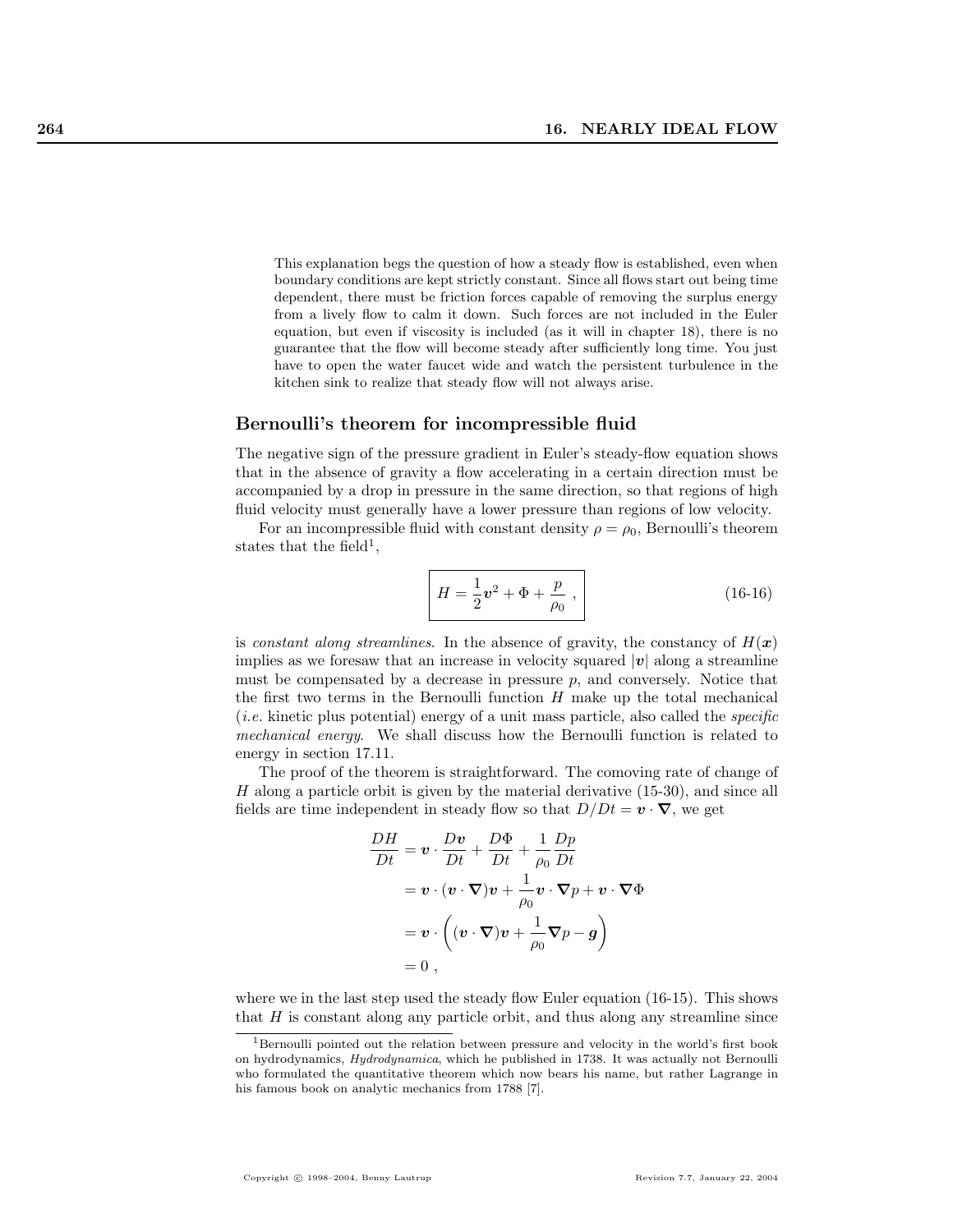streamlines coincide with particle orbits in steady flow. The modifications of Bernoulli's theorem necessary for compressible fluids will be discussed in section 16.4.

#### Terminology

The importance of Bernoulli's theorem for many practical hydrodynamical applications has led to several different terminologies. Since  $\rho_0H$  has the dimension of pressure, the term  $\frac{1}{2}\rho_0 v^2$  is often called the *dynamic pressure* as opposed to the *static pressure p*. The combination  $p + \rho_0 \Phi$  is called the *effective pressure*. A point where the fluid has zero velocity,  $v = 0$ , is called a *stagnation point* for the flow. In the absence of gravity, the pressure at a stagnation point is  $p_0 = \rho_0 H$ , also called the stagnation pressure.

An often encountered engineering terminology is used in constant gravity,  $g = (0, 0, -g_0)$ , where the Bernoulli field becomes (in flat-earth coordinates),

$$
H = \frac{1}{2}\mathbf{v}^2 + g_0 z + \frac{p}{\rho_0} \,. \tag{16-17}
$$

The vertical height z of a point on the streamline above some fixed reference level  $z = 0$  is called the *static head*. Similarly  $p/\rho_0 g_0$  is called the *pressure head*, and  $v^2/2g_0$  is called the *velocity head*. The total head,  $H/g_0$ , is by Bernoulli's theorem the same everywhere along a streamline.

#### Applications of Bernoulli's theorem

Bernoulli's theorem is highly useful because most of the flows that we deal with in our daily lives are nearly ideal and nearly incompressible. Bernoulli's theorem often provides us with a first idea about the behavior of a flow in a given geometry. The drop in pressure accompanying an increase in flow velocity lies, for example, at the root of lift generation for both animals and machines, whether they swim or fly.

Example 16.3.1: Lift is usually thought of as beneficial, but that may not always be the case. Some fish hide by burrowing superficially into the sandy bottom of a stream. The fish's curved upper surface forces the passing water to speed up, leading to a pressure drop above the fish that grows with the square of the flow velocity. If the stream velocity increases, the fish may be lifted out of the sand, whether it wants to or not. That is probably why flatfish are indeed — flat.

A warning is in place at this point. Viscosity is never completely absent, but mostly it is negligible well away from the boundaries of the ducts and containers that we use to handle fluids. Exploiting the constancy of  $H$  along a streamline is always an approximation, and in any realistic problem there will be what the engineers call "head loss" due to viscosity, to secondary flow or turbulence generated by irregularities and sharp corners in bounding surfaces.



H is constant along a streamline in steady flow, *i.e.*  $H(x) = H(x_0)$ .



The flow has to quicken around an obstacle (here a half sphere) on the bottom of a stream and by Bernoulli's theorem, there will be a lower pressure above the obstacle, i.e. a lift.

z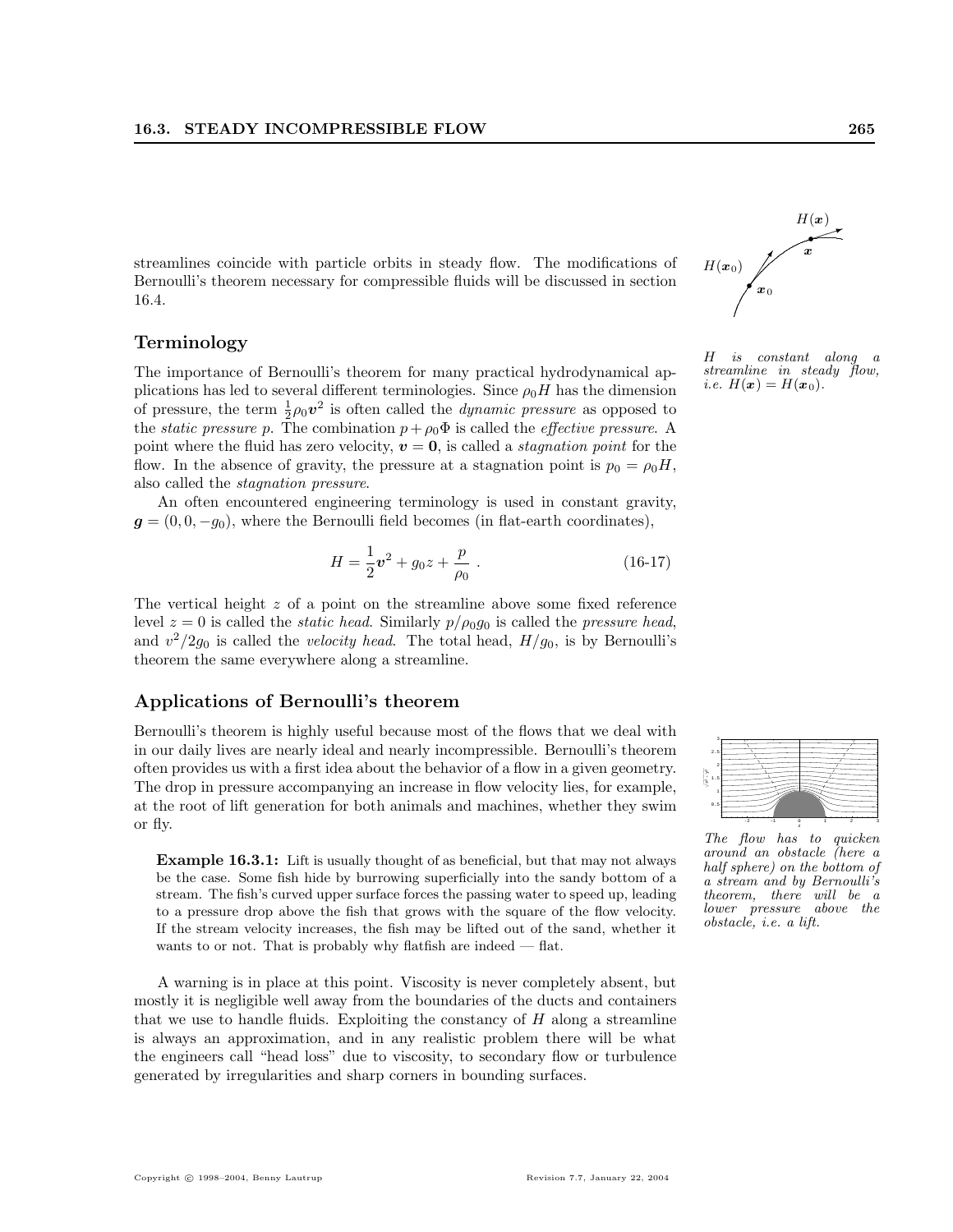Bernoulli's theorem only furnishes a partial solution of Euler's equation (16- 15). Although it relates the pressure and the magnitude of the velocity along a streamline, nothing is said about the direction of the velocity or how different streamlines relate to each other. To determine that one needs to solve the Euler equation with the boundary conditions imposed by the problem at hand.

#### Torricelli's Law

A barrel of wine with a little spout close to the bottom is a prototypical example of a fluid container. If the plug in the spout is suddenly removed, gravity makes wine emerge with considerable speed. Provided the spout is narrow compared to size of the barrel, a nearly steady flow will soon establish itself. This is a case where Bernoulli's theorem readily gives us the answer.

Consider a streamline starting near the top of the barrel and running with the flow down through the middle of the spout. Near the top at a height  $z = h$ over the position of the spout, the fluid is almost at rest, *i.e.*  $v \approx 0$ . The pressure is atmospheric,  $p = p_0$ , and the gravitational potential may be taken to be  $g_0 h$ so that

$$
H_{\rm top} = g_0 h + \frac{p_0}{\rho_0} \ . \tag{16-18}
$$

Just outside the spout the fluid has some horizontal velocity  $v$ , and the pressure is also atmospheric,  $p = p_0$ , with no contribution from gravity, because the potential has been chosen to vanish here. Hence

$$
H_{\text{bottom}} = \frac{1}{2}v^2 + \frac{p_0}{\rho_0} \tag{16-19}
$$

Equating the values of  $H$  at the top and the bottom we find

$$
\frac{1}{2}v^2 + \frac{p_0}{\rho_0} = \frac{p_0}{\rho_0} + g_0 h ,
$$

which has the solution

$$
v = \sqrt{2g_0h}.
$$
 (16-20)

Surprisingly, this is exactly the same velocity as a drop of wine would have Evangelista Torricelli (1608 obtained by falling freely from the top of the barrel to the spout.

> In a sense the barrel acts as a device for diverting the vertical momentum of the falling liquid into the horizontal direction (see chapter 17). The same result holds if the spout is replaced by a pipe that may not even be horizontal, but may turn and twist. As long as friction can be ignored in the pipe, the exit velocity will be equal to the free-fall velocity from the fluid surface at the top of the barrel to the exit from the pipe. This result is called Torricelli's Law, and was in its time a major step forward in the understanding of fluid mechanics.

q q ............................ ✲ ◆ p0 h Wine running out of a bar-

.

 $\overline{p}_0$ 

rel. The wine emerges with the same speed as it would have obtained by falling freely through the height h of the fluid in the barrel.

– 1647). Italian physicist. Constructed the first mercury barometer and noticed that the barometric pressure varied from day to day. Served as companion and secretary for Galileo in the last months of Galileo's life.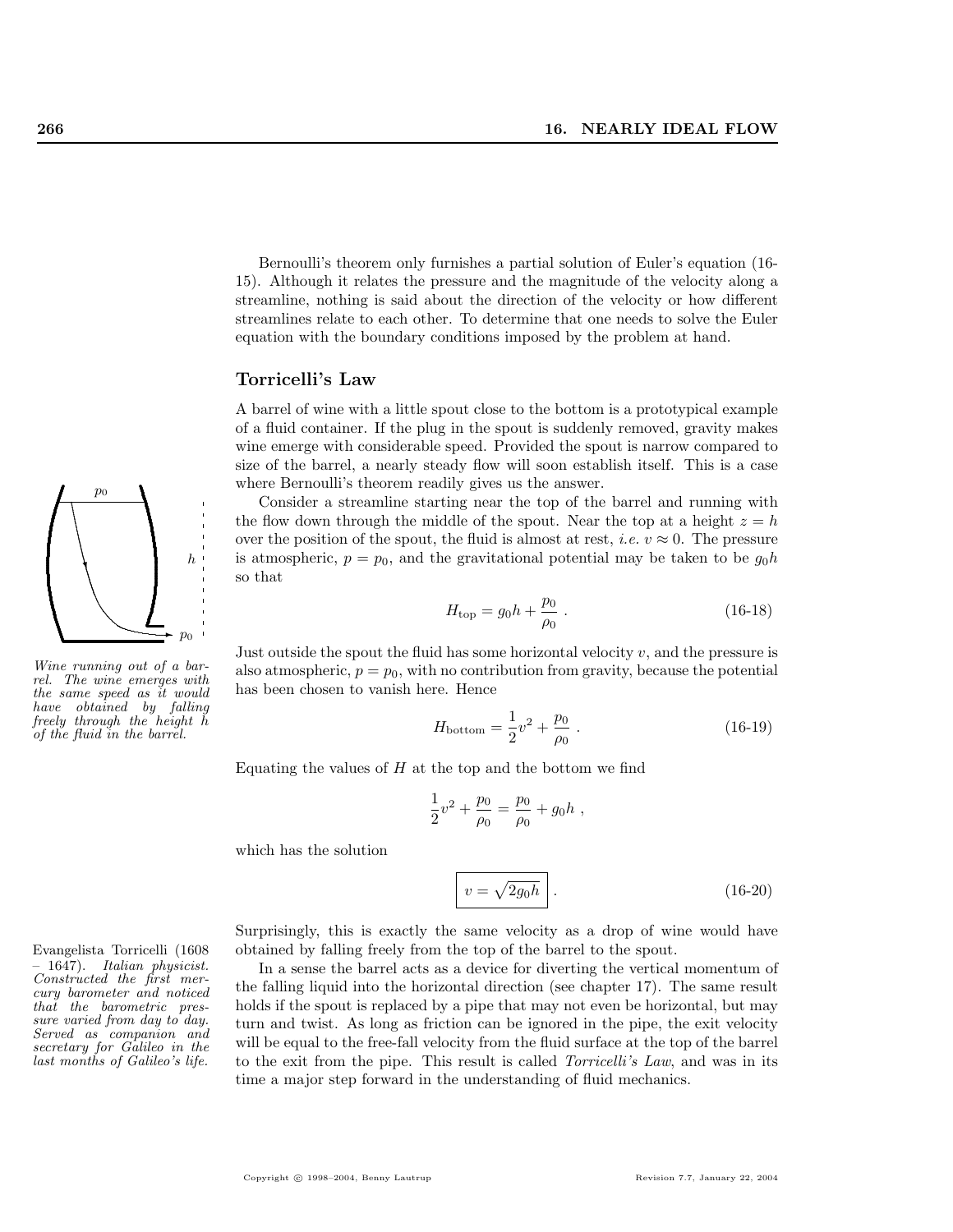Example 16.3.2: A large cylindrical wine barrel has diameter 1 m and height 2 m. According to Torricelli's law the wine will emerge from the spout with the free-fall speed of about 6.3 m/s. If the spout opening has diameter 5 cm, about 12.3 liters of wine will be spilled on the floor per second. At this rate it would take 2 minutes to empty the barrel, but we shall see below that it actually takes the double because the level sinks.

We have not specified precisely which streamline to take. Other streamlines will start out in different places at the top of the barrel, but all will begin with essentially zero velocity, be subject to the same gravitational potential, and end up in roughly the same place. The calculation of the velocity must therefore lead to the same result, except for streamlines running very near to the walls of the barrel and spout, where the unavoidable viscosity slows down the flow of wine. The wine emerges from the spout with the same velocity all over the opening, a flow pattern that is sometimes called *plug flow*.

#### Time to empty a wine barrel

If the barrel has constant cross section  $A_0$ , Leonardo's law (15-12) tells us that the average vertical flow velocity in the barrel is  $v_0 = vA/A_0$  where A is the cross section of the spout and  $v = \sqrt{2g_0z}$  the average horizontal flow velocity through it when the water level is z. Since  $dz/dt = -v_0$ , we obtain the following differential equation for quasistationary emptying of the barrel,

$$
\frac{dz}{dt} = -\frac{A}{A_0} \sqrt{2g_0 z} \ . \tag{16-21}
$$

Integrating this equation we obtain the time it takes to empty the barrel from the original height  $z = h$ 

$$
T = \int_{h}^{0} \frac{dt}{dz} dz = -\int_{h}^{0} \frac{A_0}{A} \frac{dz}{\sqrt{2g_0 z}} = \frac{A_0}{A} \sqrt{\frac{2h}{g_0}}.
$$
 (16-22)

This time equals the free-fall time from height  $h$  multiplied with the usually huge ratio of the barrel and spout cross sections. For the cylindrical wine barrel of example 16.3.2 the free fall time is 0.64 seconds and it takes about 400 times longer, about 4 minutes, to empty the barrel.

Fast aircraft often have a sharply pointed nose which on closer inspection is seen to end in a little open tube. On other aircraft the tube mostly sticks orthogonally out from the side and is then bent forward into the air stream. This device is called a Pitot tube, and in today's technology it is used in many variant forms to measure flow speeds in gases and liquids. In its simplest and original form, the Pitot tube is just an open glass tube bent through a right angle. The tube is

Pitot's tube Henri Pitot (1695–1771). French mathematician, astronomer, and hydraulic engineer. Invented the Pitot tube around 1732.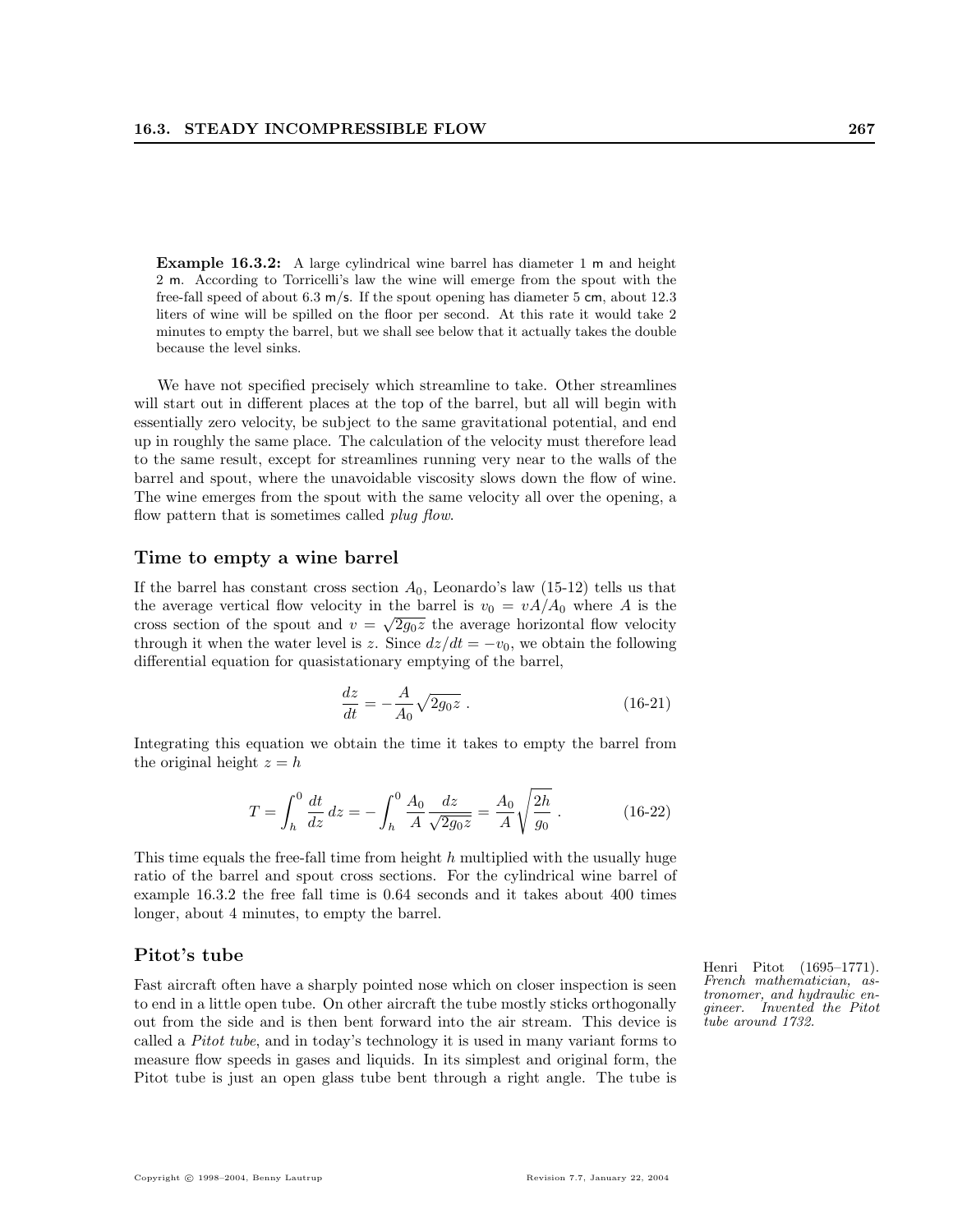

The principle of the Pitot tube. The pressure increase along the stagnating streamline must equal the weight of the raised water column.



Since the water speed must be zero at the entrance to the horizontal part of the tube, a horizontal streamline arriving here from afar must come to an end in a stagnation point where the velocity vanishes. The gravitational potential is constant everywhere along the horizontal streamline, and can be disregarded, so that Bernoulli's theorem yields,

$$
\frac{p_0}{\rho_0} = \frac{1}{2}U^2 + \frac{p}{\rho_0} \tag{16-23}
$$

where  $p$  is the pressure at infinity, and  $p_0$  is the stagnation pressure. The excess stagnation pressure  $\Delta p = p_0 - p = \frac{1}{2}\rho_0 U^2$  must also equal the extra hydrostatic pressure from the raised water column,  $\Delta p = \rho_0 g_0 h$ , and we get

$$
U = \sqrt{2g_0h} \tag{16-24}
$$

Again we find the simple and surprising result that the speed of the water is exactly the same as it would be after a free fall from the height  $h$ . At a typical flow speed of 1 m/s the water in the tube is raised 5 cm above the river level.

Example 16.3.3: Farmers know better than to leave the barn door open towards the wind in a storm, even if they are not familiar with Bernoulli's theorem. A gust of wind will not only decrease the pressure above the barn roof because the wind has to move faster above the roof than at the ground, but the Pitot effect will also increase the pressure inside, giving the roof a double reason to blow off.

Example 16.3.4 (Water scoop): Forest fires are sometimes combated by aircraft dropping large amounts of sea or lake water. To avoid excessive landing and take-off, the aircraft collects water by lowering a scoop into the water while flying slowly at very low altitude. If the scoop turns directly forward and the aircraft velocity is  $U$ , it can like the Pitot tube raise the water to a maximal height,  $h = U^2/2g_0$ . Even for a speed as low as  $U = 120 \text{ km/h} \approx 33 \text{ m/s}$ , this comes to  $h = 55$  m. In practice, the height of the water tank over the lake surface is much smaller, so that the water ideally could arrive in the tank with nearly maximal speed U. A scoop with an opening area of just  $A \approx 300 \text{ cm}^2$  can deliver water at a rate of  $Q = UA \approx 1$  m<sup>3</sup>/s. Turbulence and friction lowers this somewhat, but typically such an aircraft can collect  $6 \text{ m}^3$  in just 12 s.

#### The Venturi effect

A simple duct with slowly varying cross section carries a constant volume flux Q of incompressible fluid. For simplicity we assume the duct is horizontal, such that gravity can be disregarded. Taking a streamline running horizontally through the duct, we obtain from Bernoulli's theorem that  $H = \frac{1}{2}v^2 + p/\rho_0$  takes the



Sketch of a Venturi tube experiment. Water streams from the left through a constriction in the horizontal tube where the pressure is lower than in the tube outside the constriction because of the Venturi effect, as shown by the lower water level in the vertical tube.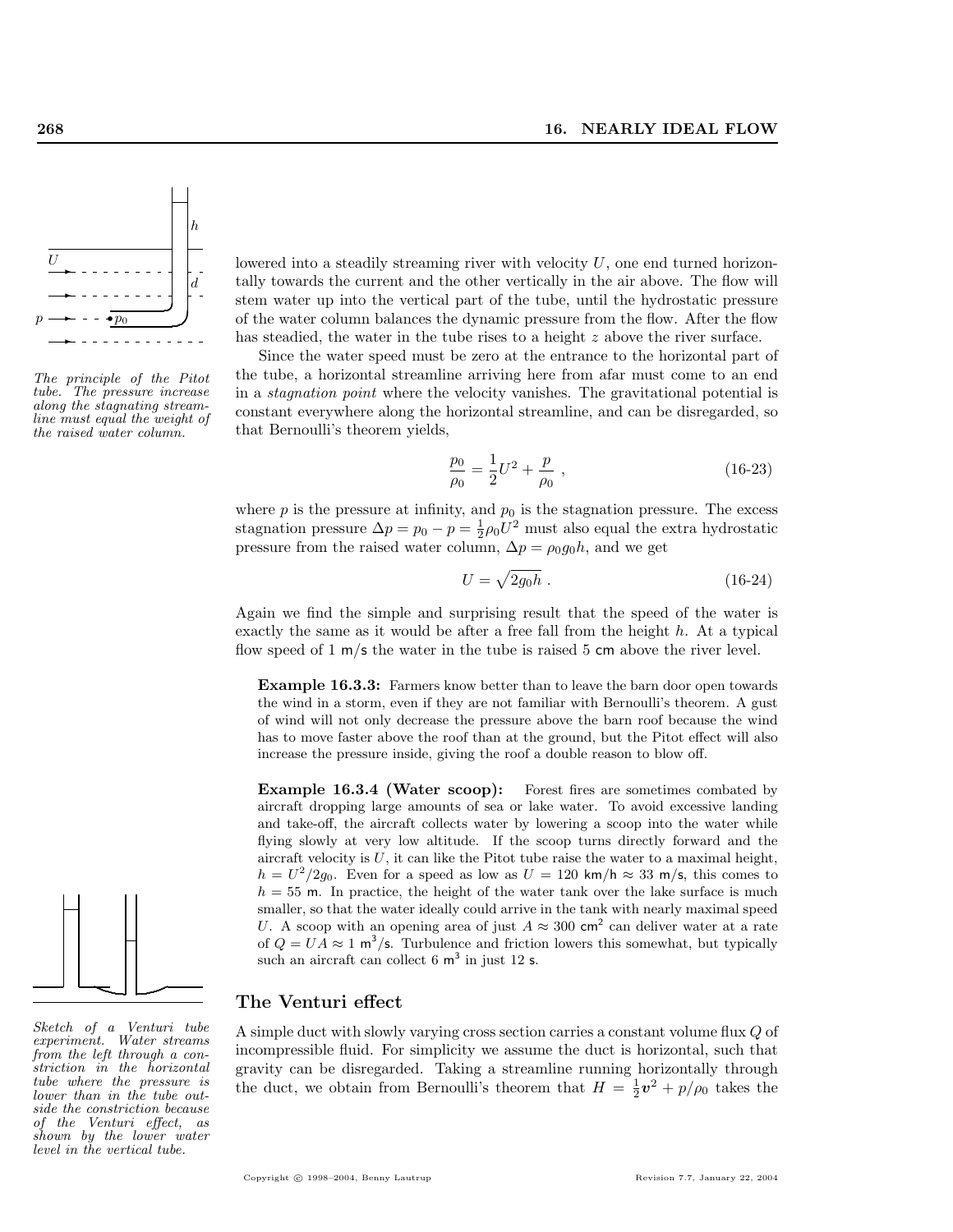same value everywhere in the duct. Approximating the velocity with its average  $U = Q/A$  over the cross section A, the pressure becomes, Giovanni Batista Venturi

$$
p = \rho_0 \left( H - \frac{Q^2}{2A^2} \right) \,. \tag{16-25}
$$

This demonstrates the Venturi effect: The pressure decreases when the duct cross section decreases (and conversely).

#### 16.4 Steady compressible flow

In steady compressible flow, the velocity, pressure, and density are independent of time, and Euler's equation and the continuity equation take the form,

$$
(\boldsymbol{v} \cdot \boldsymbol{\nabla}) \, \boldsymbol{v} = -\frac{1}{\rho} \boldsymbol{\nabla} p + \boldsymbol{g} \;, \qquad \boldsymbol{\nabla} \cdot (\rho \boldsymbol{v}) = 0 \; . \tag{16-26}
$$

We shall for simplicity assume that the equation of state is barotropic,  $p = p(\rho)$ or  $\rho = \rho(p)$ , such that we have a closed set of five field equations for the five fields,  $v$ ,  $\rho$ , and  $p$ . In this section we shall mostly ignore gravity.

#### Effective incompressibility

We shall now demonstrate the claim made in the preceding section that all fluids in steady flow are effectively incompressible when the flow speed is everywhere much smaller than the local speed of sound.

Writing the divergence condition in the form  $\nabla \cdot (\rho \mathbf{v}) = \rho \nabla \cdot \mathbf{v} + (\mathbf{v} \cdot \nabla) \rho = 0$ , and using the relation  $\nabla p = (dp/d\rho)\nabla \rho = c^2 \nabla \rho$  together with Euler's equation without gravity, we find the exact result,

$$
\nabla \cdot \mathbf{v} = -\frac{1}{\rho} (\mathbf{v} \cdot \nabla)\rho = -\frac{1}{\rho c^2} (\mathbf{v} \cdot \nabla)p = \frac{\mathbf{v} \cdot (\mathbf{v} \cdot \nabla)\mathbf{v}}{c^2} .
$$
 (16-27)

Applying the Schwarz inequality to the numerator (see problem 16.6) we get

$$
|\nabla \cdot \mathbf{v}| \le \frac{|\mathbf{v}|^2}{c^2} |\nabla \mathbf{v}| \tag{16-28}
$$

where  $|\nabla v| = \sqrt{\sum}$  $i_j(\nabla_j v_i)^2$  is the norm of the velocity gradient matrix. This clearly demonstrates that for  $|v| \ll c$  the divergence is much smaller than the general velocity gradients, making the divergence condition,  $\nabla \cdot \mathbf{v} = 0$ , a good approximation.

(1746-1822). Italian physicist and engineer. Studied how fluids behave in a duct with a constriction.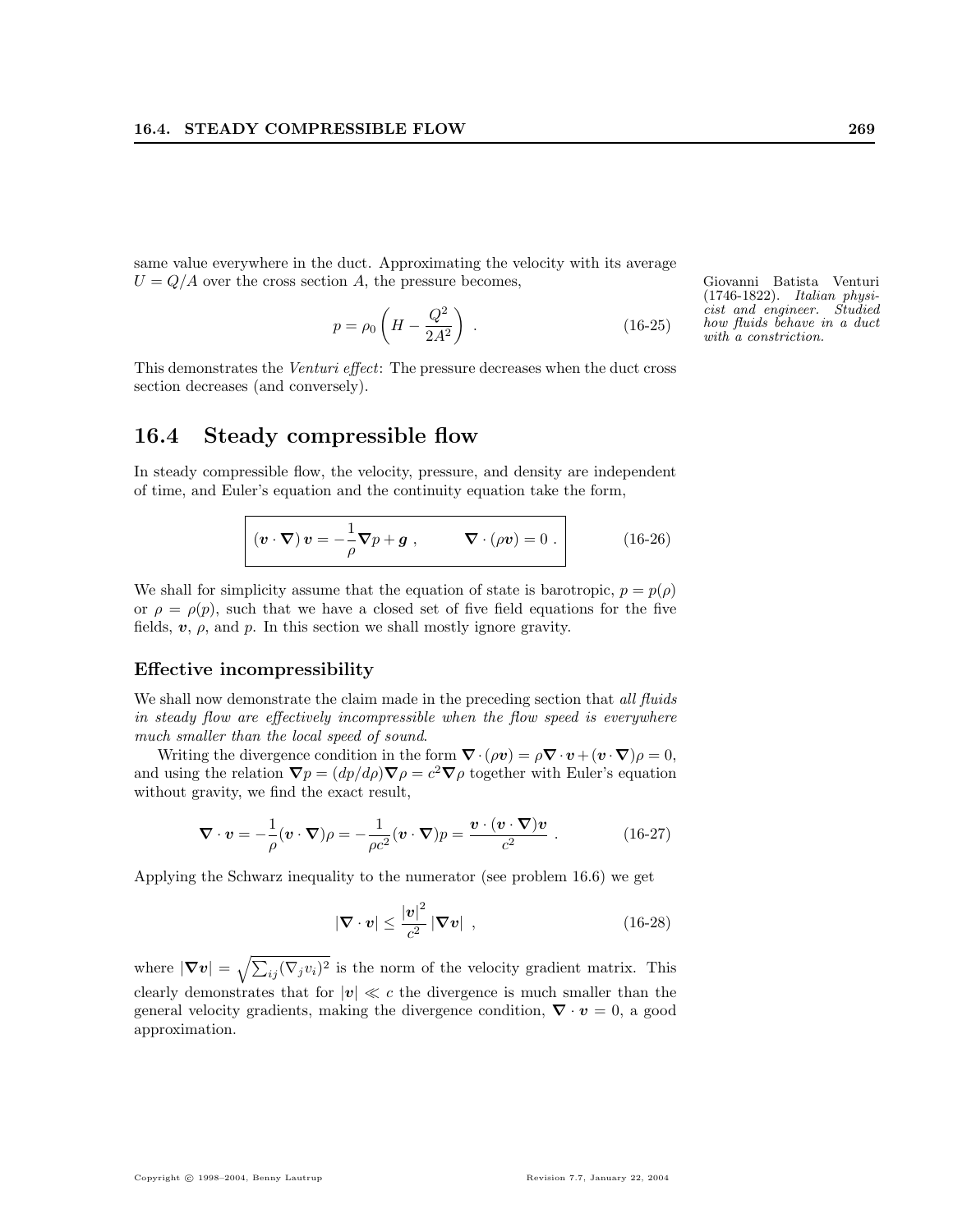Austrian positivist philosopher and physicist. Made early advances in psycho-<br>physics, the physics of physics, the physics of sensations. His rejection of Newton's absolute space and time prepared the way for Einstein's theory of relativity. Proposed the principle that inertia results from the interaction between a body and all other matter in the universe.

## Ernst Mach (1838-1916). The Mach number

The local speed of sound,  $c =$ p  $K/\rho =$ p  $dp/d\rho$ , plays an important role for compressible fluids. The ratio of the local flow speed  $v$  (relative to the a static solid object or boundary wall) and the local sound speed  $c$  is denoted by,

$$
\mathsf{Ma} = \frac{|\mathbf{v}|}{c},\tag{16-29}
$$

called the Mach number. Whereas a fluid in steady flow is effectively incompressible when the local Mach number is everywhere small,  $\mathsf{Ma} \ll 1$ , a fluid is truly compressible if the Mach number anywhere is comparable to unity or larger.

Example 16.4.1: Waving your hands in the air, you generate flow velocities at most of the order of meters per second, corresponding to Ma  $\approx 0.01$ . Driving a car at 120 km/h  $\approx$  33 m/s corresponds to Ma  $\approx$  0.12. A passenger jet flying at a height of 10 km with velocity about 900 km/h  $\approx 250$  m/s has Ma  $\approx 0.9$ . Even if this speed is subsonic, considerable compression of the air must occur especially at the front of the wings and body of the aircraft. The Concorde and modern fighter aircraft operate at supersonic speeds at Mach 2-3, whereas the Space Shuttle enters the atmosphere at the hypersonic speed of Mach 25. The strong compression of the air at the frontal parts of such aircraft create shock waves that appear to us as sonic booms.

#### Bernoulli's theorem for barotropic fluids

For compressible fluids, Bernoulli's theorem is still valid in a slightly modified form. If the fluid obeys a barotropic equation of state,  $\rho = \rho(p)$ , the Bernoulli function becomes,

$$
H = \frac{1}{2}\mathbf{v}^2 + \Phi + w(p) , \qquad (16-30)
$$

where

$$
w(p) = \int \frac{dp}{\rho(p)}\tag{16-31}
$$

is the pressure potential, previously defined in (4-35). The proof of the modified Bernoulli theorem is elementary and follows the same lines as before, using that  $Dw/Dt = (dw/dp)Dp/Dt = (1/\rho)Dp/Dt.$ 

The most interesting barotropic fluid is an ideal gas with adiabatic index  $\gamma$ . Writing the isentropic condition (D-15) as  $\rho = Cp^{-1/\gamma}$ , and carrying out the integral, we find after a little rearrangement,

$$
w = \frac{\gamma}{\gamma - 1} \frac{p}{\rho} = c_p T \qquad \qquad c_p = \frac{\gamma}{\gamma - 1} \frac{R}{M_{\text{mol}}} \ . \tag{16-32}
$$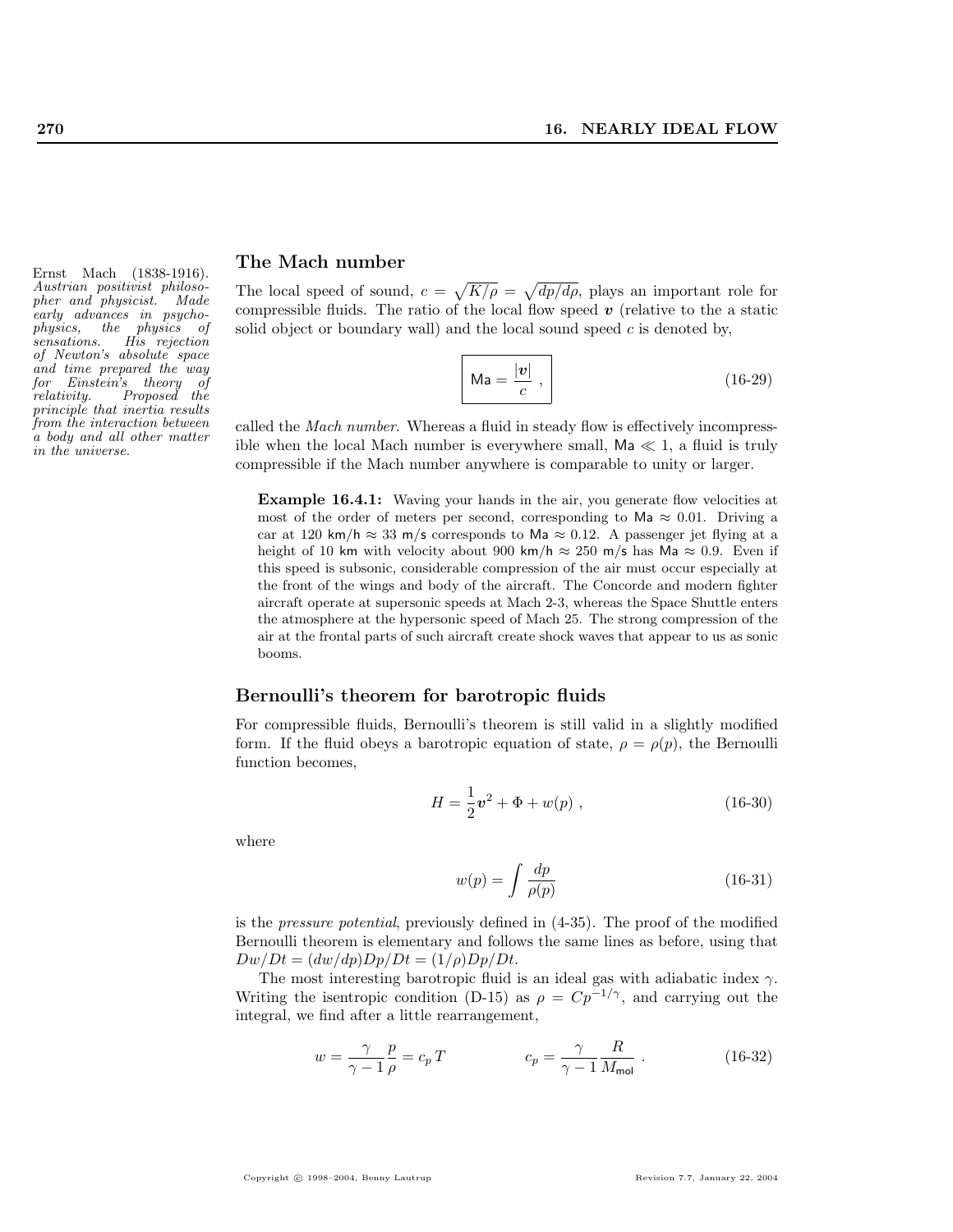In the last step we have used the ideal gas law (4-27), and the definition (D-18) of the specific heat at constant pressure. Thus, in the absence of gravity, a drop in velocity along a streamline in isentropic flow is accompanied by a rise in temperature (as well as a rise in pressure and density).

There is a conceptual subtlety in understanding isentropic steady flow because of the unavoidable heat conduction that takes place in all real fluids. Since truly steady flow lasts "forever", one might think that there would be ample time for a local temperature change to spread to all of the fluid, independently of how badly it conducts heat. But remember that steady flow is not static, and any heat added to a stream will be whisked away by the steady flow. So provided the flow is sufficiently fast, heat conduction will have little effect. The physics of heat and flow is discussed in chapter 28.

#### Stagnation point temperature rise

An object moving through a fluid has at least one stagnation point in the front where the fluid is at rest relative to the object. There is also at least one stagnation point at the rear of a body, but turbulence will generally disturb the flow in this region and tangle the streamlines, so that we cannot use Bernoulli's theorem to calculate the physical properties near the rearwards stagnation point.

At the forward stagnation point the gas is compressed and the temperature will always be higher than in the fluid at large. In the frame of reference where the object is at rest and the fluid asymptotically moves with constant speed  $U$ and temperature  $T$  the flow is steady, and we find from  $(16-30)$  and  $(16-32)$  in the absence of gravity,

$$
\frac{1}{2}U^2 + c_p T = c_p T_0 ,
$$

where  $T_0$  is the stagnation point temperature. Accordingly the temperature rise due to adiabatic compression becomes,

$$
\Delta T = T_0 - T = \frac{U^2}{2c_p} = \frac{1}{2} U^2 \frac{\gamma - 1}{\gamma} \frac{M_{\text{mol}}}{R} .
$$
 (16-33)

Notice that the stagnation temperature rise depends only on the velocity difference between the body and the fluid far from the body, and not on the pressure or density of the gas.

**Example 16.4.2:** Taking  $\gamma = 7/5$  we obtain for a car moving at 100 km/h a stagnation point temperature rise of merely 0.4 K. At the front of a passenger jet travelling at 900 km/h the stagnation point rises a moderate 31 K, whereas a supersonic aircraft travelling at 2300 km/h suffers a stagnation point temperature rise of about 200 K. When a reentry vehicle hits the dense atmosphere with a speed of 3 km/s the stagnation point temperature rise becomes nearly 4500 K. At the full free fall speed from outer space, 11.2 km/s, the stagnation point temperature would

A static airfoil in an  $airstream \ \ coming \ \ in\ izontally \ \ from \ \ the$  $isontally$  from the left.<br>The shown streamline shown streamline (dashed) ends in the forward stagnation point.

.......  $\overline{\phantom{iiiiiiii}}$ 

.

................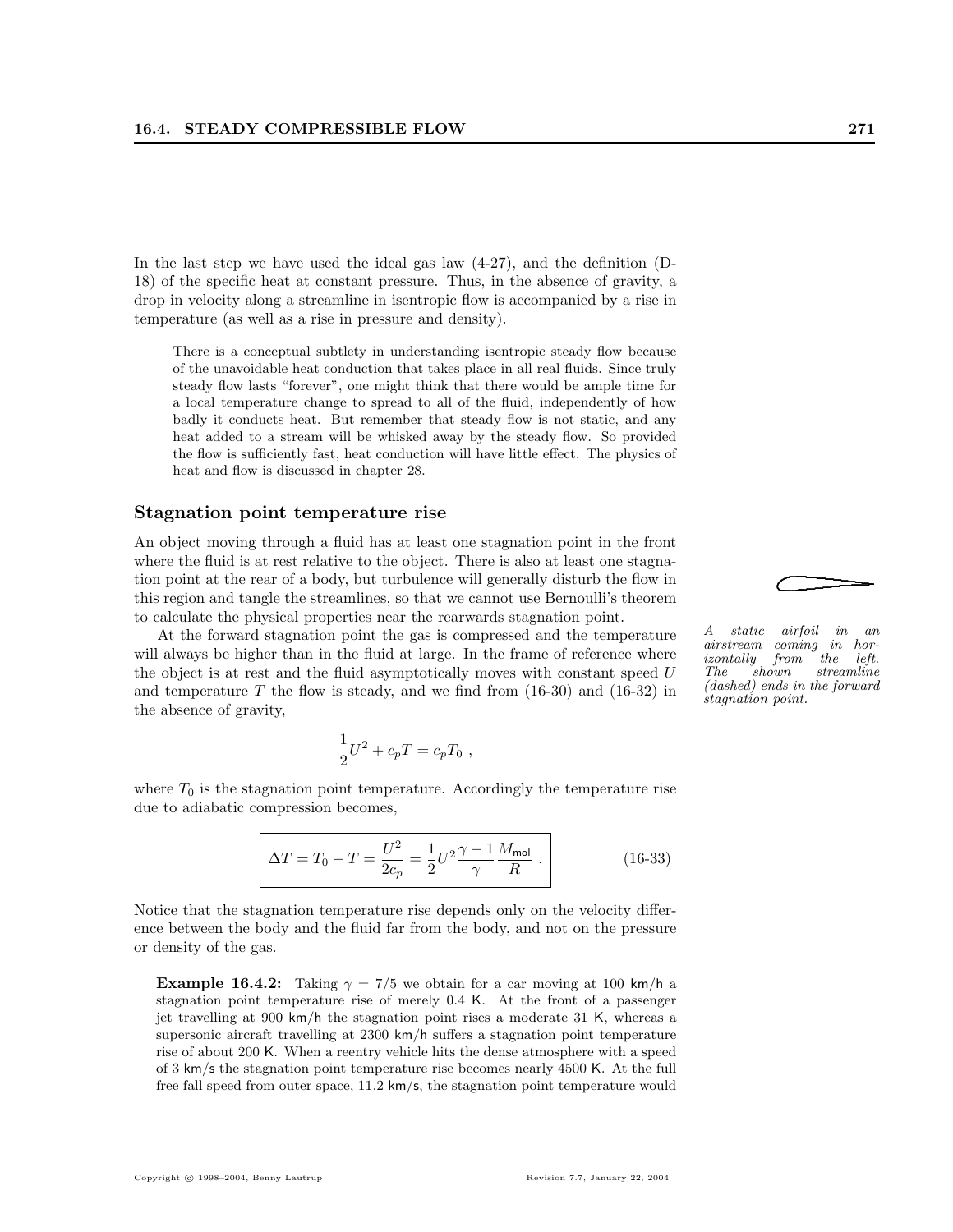be 63, 000 K, but the density of the air in the outer reaches of the atmosphere would probably be so small that the continuum assumption is no more fulfilled.

Whether the tip of a moving object actually attains the stagnation point temperature depends on primarily on how efficiently heat is conducted away from this region by the material of the object. The moving object is usually solid with a vastly greater heat capacity than the air near the stagnation point. In addition to adiabatic compression viscous friction also produces heat, and for extreme aircraft such as the Space Shuttle it has been necessary to use special ceramic materials to withstand temperatures that are otherwise capable of melting and burning metals. Freely falling meteorites appear as shooting stars in the sky because of viscous friction.

#### Stagnation point properties

It is often convenient to express the ratio of the stagnation point temperature and the local temperature in terms of the local Mach number  $\mathsf{Ma} = |\mathbf{v}|/c$  where  $c = \sqrt{\gamma RT/M_{\text{mol}}}$  is the local sound velocity. From (16-33) we obtain

$$
\frac{T_0}{T} = 1 + \frac{1}{2}(\gamma - 1)Ma^2.
$$
 (16-34)

Even if the streamline does not actually end in a stagnation point,  $T_0$  will be a constant for the streamline because it represents the value of the Bernoulli function,  $H = c_p T_0$ , which constant along the streamline. The stagnation temperature may be thought of as the temperature that would be obtained if a tiny object was inserted into the flow far downstream from the observation point.

The stagnation density  $\rho_0$  and pressure  $\rho_0$  are obtained from the isentropic conditions,

$$
T\rho^{1-\gamma}=T_0\rho_0^{1-\gamma}\ ,\qquad \qquad T^\gamma p^{1-\gamma}=T_0^\gamma p_0^{1-\gamma}\ ,
$$

which may be written,

$$
\frac{\rho_0}{\rho} = \left(\frac{T_0}{T}\right)^{\frac{1}{\gamma - 1}}, \qquad \frac{p_0}{p} = \left(\frac{T_0}{T}\right)^{\frac{\gamma}{\gamma - 1}}.
$$
 (16-35)

Again it follows that  $\rho_0$  and  $p_0$  are constants for any given streamline.

#### Sonic point properties

A point where the velocity of a steady flow passes through the local velocity of sound is called a *sonic point*. The collection of sonic points typically form a sonic surface, for example in the duct flow to be discussed below. The sonic point temperature may be calculated from the stagnation point temperature (16-34) by setting  $Ma = 1$ ,

$$
\frac{T_1}{T_0} = \frac{2}{\gamma + 1} \tag{16-36}
$$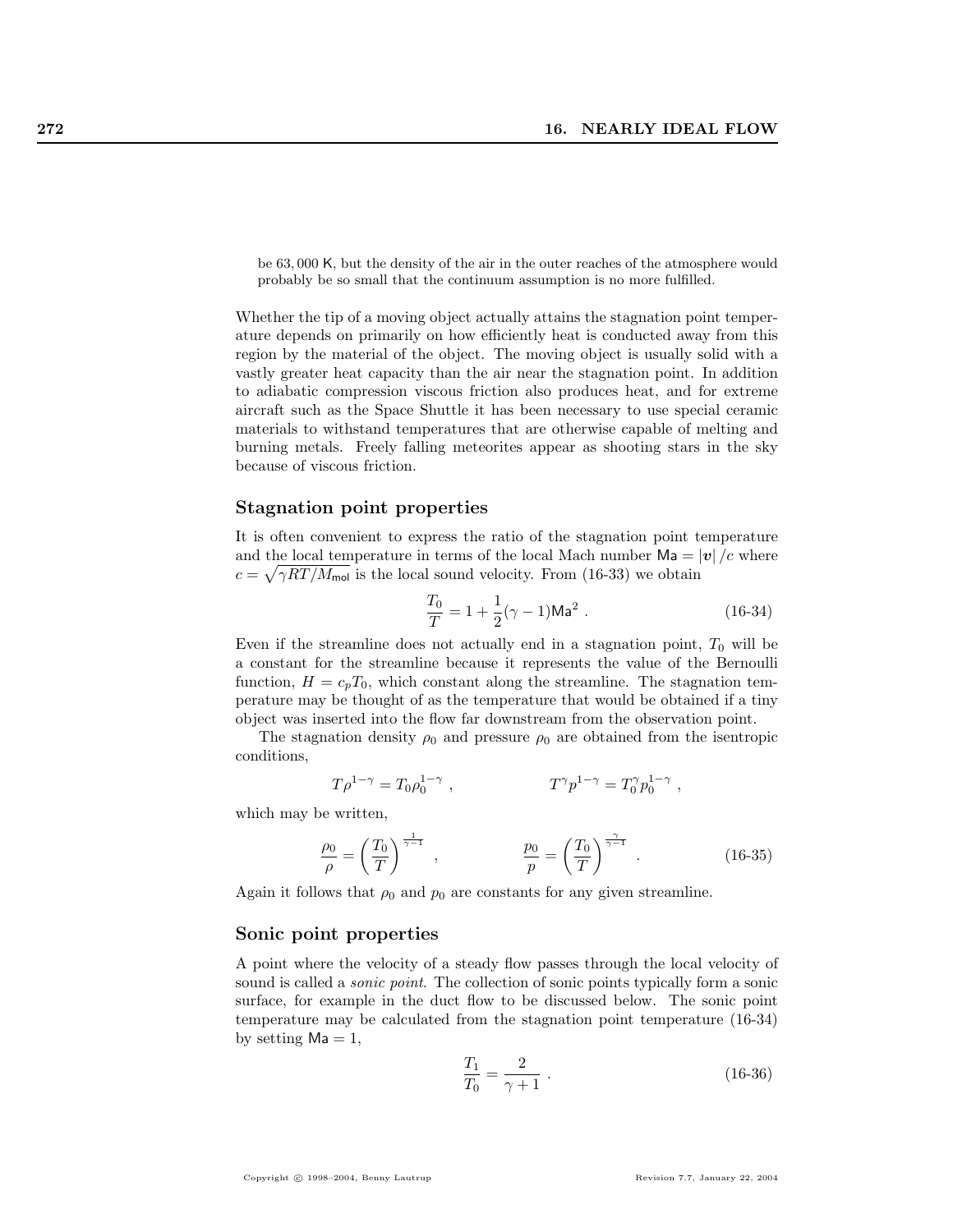

Figure 16.1: Flow in a slowly varying duct. Plot of the ratio of local to sonic values as a function of the Mach number. The ratio  $A/A_1$  is fully drawn,  $T/T_1$  has large dashes,  $\rho/\rho_1$  medium dashes,  $p/p_1$  small dashes, and  $U/U_1$  dotted.

For  $\gamma = 7/5$ , the ratio is  $T_1/T_0 = 5/6$ . Multiplying (16-34) by  $T_1/T_0$  and rearranging the expression, we obtain the sonic temperature in terms of the local temperature and Mach number,

$$
\frac{T_1}{T} = 1 + \frac{\gamma - 1}{\gamma + 1} \left( \text{Ma}^2 - 1 \right) \tag{16-37}
$$

The sonic temperature  $T_1$  is, like the stagnation temperature  $T_0$ , a constant for any streamline, independently of whether the flow actually becomes sonic on this streamline. The sonic density  $\rho_1$  and pressure  $p_1$  may similarly be obtained from stagnation values and related to the local Mach number by relations like (16-35).

#### Ideal gas flow in duct with slowly varying cross section

Consider now an ideal gas flowing through a duct with so slowly varying cross section that the temperature T, density  $\rho$ , pressure p, and normal velocity U may be assumed to be constant over any given (but otherwise arbitrary) planar duct cross section of area A. We are interested in determining the conditions under which the flow may become sonic in the duct.

The constancy of the mass flux along the duct,

$$
Q = \rho A U , \qquad (16-38)
$$

provides us with a relation between the duct area and the local Mach number. At the sonic point we have  $\rho A U = \rho_1 A_1 U_1$ , and using that  $U = \mathsf{Ma} c$  and  $U_1 = c_1$ 



Flow in a slowly converging duct. All parameters are assumed constant on every planar cross section A.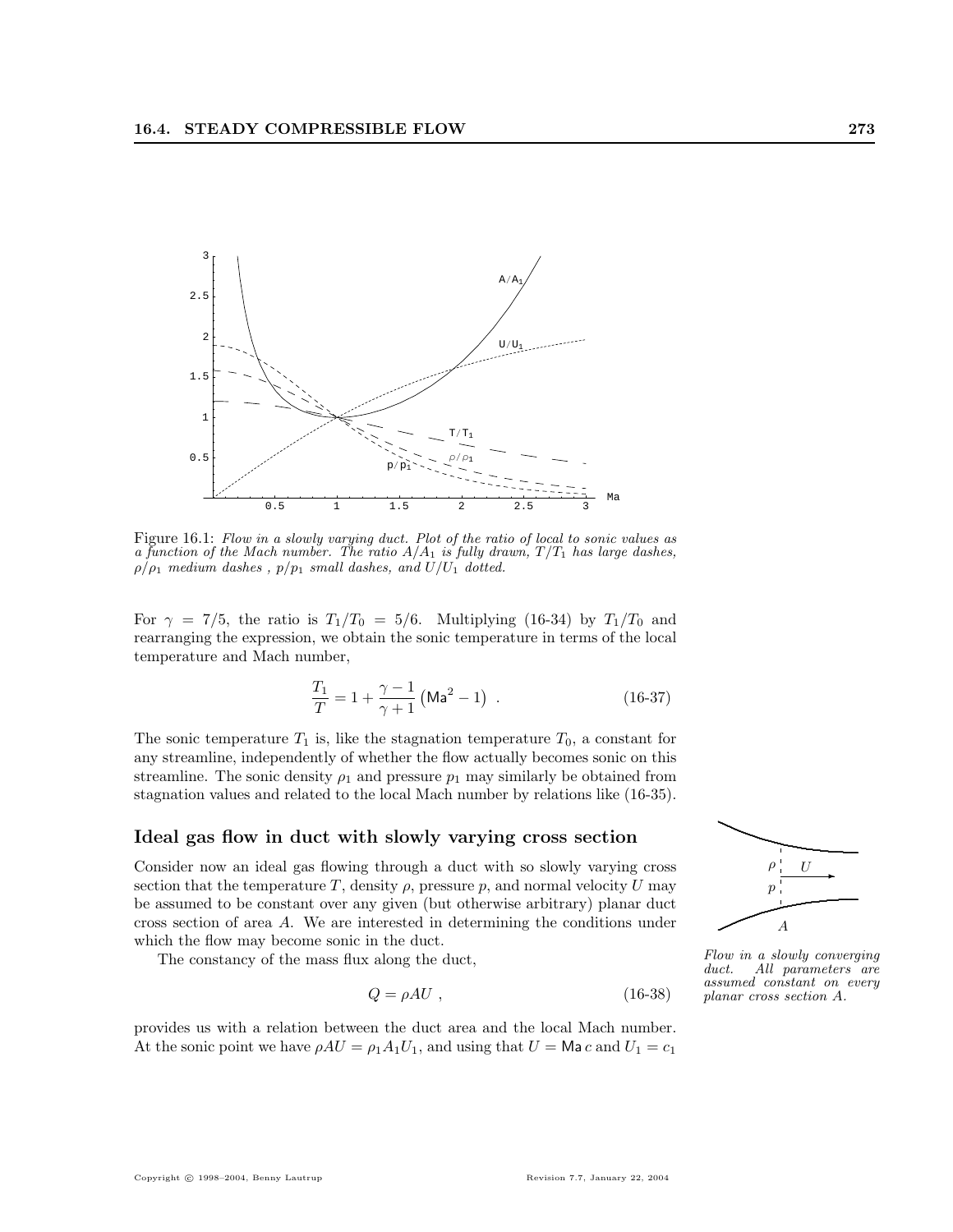

Figure 16.2: Simple model of a constricted duct,  $A(x) = A_{\text{throat}} + kx^2$ , with  $A_{\text{throat}} = 1$ and  $k = 0.1$  (and  $\gamma = 7/5$ ). (a) Plot of the Mach number  $\text{Ma}(x)$  as a function of the duct coordinate x. The different curves are labelled by the ratio  $A_{\text{throat}}/A_1$ . (b) The pressure ratio  $p(x)/p_1$  under the same conditions. Notice that the pressure is lowest in the throat (the Venturi effect) for all  $A_1 < A_{\text{throat}}$ , but drops to much lower values for  $A_1 = A_{\text{throat}}.$ 

where  $c$  and  $c_1$  are the local and sonic sound velocities, we find

$$
\frac{A}{A_1} = \frac{\rho_1 U_1}{\rho U} = \frac{1}{\text{Ma}} \frac{\rho_1}{\rho} \frac{c_1}{c} = \frac{1}{\text{Ma}} \frac{\rho_1}{\rho} \sqrt{\frac{T_1}{T}} = \frac{1}{\text{Ma}} \left(\frac{T_1}{T}\right)^{\frac{1}{2} \frac{\gamma + 1}{\gamma - 1}}
$$

In the last step we also used that  $\rho_1/\rho = (T_1/T)^{1/(\gamma-1)}$ . Inserting  $T_1/T$  from (16-37), we arrive at the sought for relation,

$$
\frac{A}{A_1} = \frac{1}{\text{Ma}} \left( 1 + \frac{\gamma - 1}{\gamma + 1} \left( \text{Ma}^2 - 1 \right) \right)^{\frac{1}{2} \frac{\gamma + 1}{\gamma - 1}} . \tag{16-39}
$$

This function is shown (for  $\gamma = 7/5$ ) as the fully drawn curve in fig. 16.1 together with the corresponding temperature, density, pressure, and velocity ratios.

The main observation to make from fig. 16.1 is that the local area A has a minimum at  $Ma = 1$ . This shows that it is only possible to make a *smooth* transition from subsonic to supersonic flow by sending the gas through a constriction in which the duct first converges and then diverges, forming a throat at the point where its area is minimal. If the flow parameters are set up such that the sonic area  $A_1$  precisely equals the physical area  $A_{\text{throat}}$  of the throat, the subsonic flow entering the converging part of the duct will travel down the left hand branch of the fully drawn curve in fig. 16.1, increasing its velocity until the Mach number reaches unity exactly at the throat. Having passed the throat, the flow is now supersonic and travels up the right hand branch of the fully drawn curve while increasing its velocity further in the diverging part of the constriction.

The sonic point is not always reached. After all, flutes and other musical instruments, including our voices, have constrictions in the airflow that do not give rise to supersonic flow (which would surely destroy the music). If the physical throat area is larger than the sonic area,  $A_{\text{throat}} > A_1$ , the Mach number does not reach unity at the throat. The maximal Mach number at the throat,  $Ma<sub>throat</sub>$ , is determined from (16-39) by setting  $A = A_{throat}$ . Graphically, it may be read off



A subsonic flow may become supersonic in a duct with a constriction where it changes from converging to diverging. The transition happens at the narrowest point, the throat, where the cross section  $A(x)$  is minimal.

.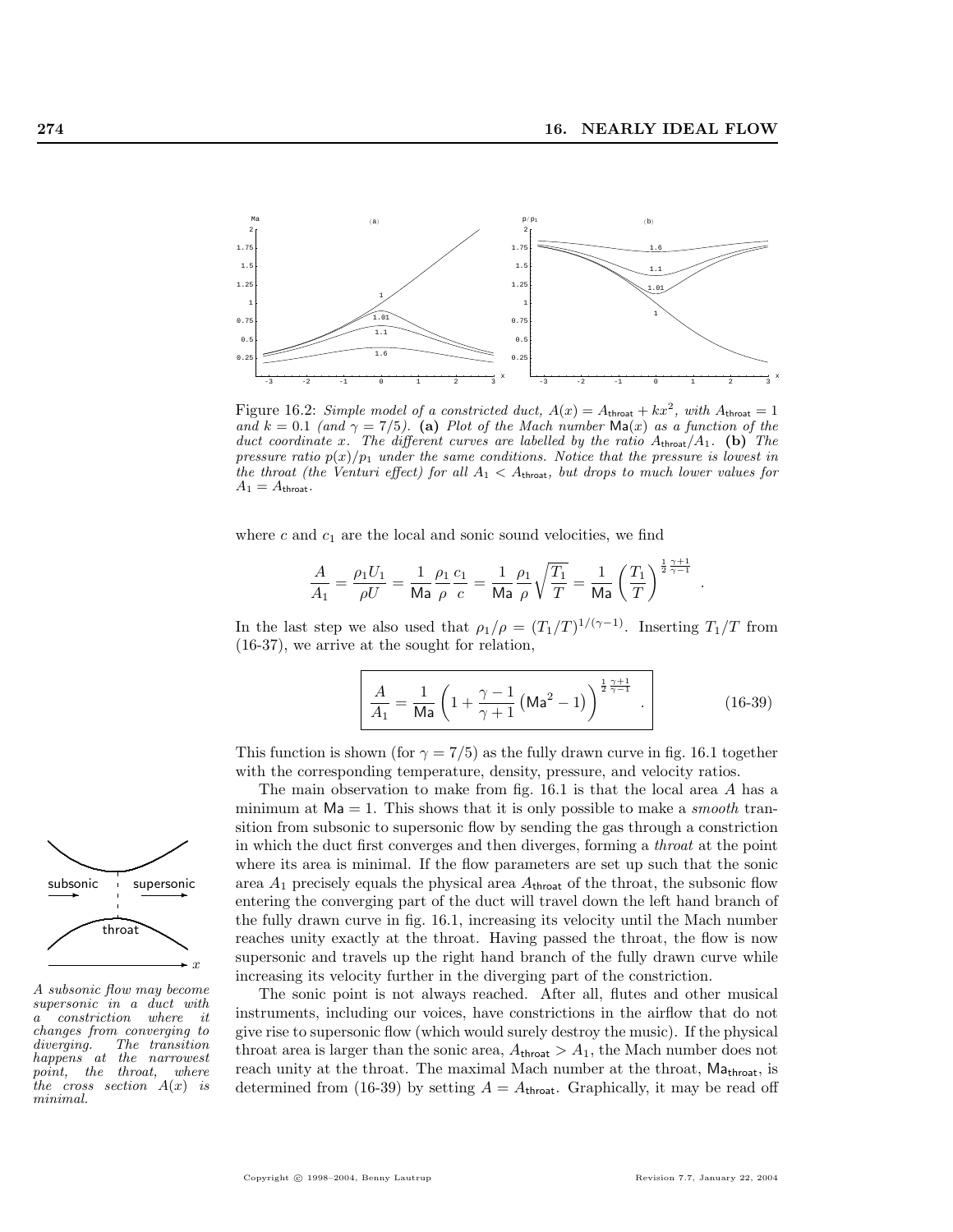from the left hand branch of fully drawn curve in fig. 16.1 at the point it crosses through  $A_{\text{throat}}/A_1$ . In fig. 16.2 this is illustrated in a simple model.

Suppose now that the duct is carrying a subsonic flow through the throat with  $A_{\text{thread}} > A_1$ , and that we begin to *throttle* the throat by diminishing its area  $A_{\text{throat}}$  without changing the flow parameters at the entry. Since the sonic area  $A_1$  is determined by the entry values, it will not change, so the throttling may continue until  $A_{\text{throat}} = A_1$ . At this point the flow becomes sonic at the throat. If we now continue throttling, the entry parameters are at least forced to change in such a way that the the sonic area follows the diminishing throat area,  $A_1 = A_{\text{throat}}$ , and the flow stays sonic at the throat. A duct with a throat operating at the sonic point is said to be choked because there is no way you can increase the mass flow through the throat by varying the entry parameters (for further details see [16, 37]).

### 16.5 Vorticity

The value of the Bernoulli field  $H(x)$  in a point x is only a function of the streamline going through this point. Different streamlines will in general have different values of  $H$ . This can be illustrated by considering the case of Newton's rotating bucket which was discussed before on page 111.

#### Bernoulli field in Newton's bucket

In the corotating (bucket) coordinate system, the fluid is at rest and subject to both the force of gravity and the centrifugal force. Since the velocity vanishes, the Bernoulli function becomes

$$
H_0 = \frac{p}{\rho_0} + g_0 z - \frac{1}{2} \Omega^2 r^2 \,, \tag{16-40}
$$

where the last term is the centrifugal potential and  $r =$ p  $x^2 + y^2$  the distance from the axis of rotation. Hydrostatic balance ensures that  $\nabla H_0 = 0$  so that  $H_0$ is a true constant, independent of both  $r$  and  $z$ . Solving for the pressure we get,

$$
p = \rho_0 H_0 - g_0 z + \frac{1}{2} \Omega^2 r^2 \,. \tag{16-41}
$$

The constancy of the pressure on the open surface, determines its parabolic shape  $z = \Omega^2 r^2 / 2g_0 + \text{const.}$ 

In the non-rotating (laboratory) system, there is no centrifugal force, but the fluid moves steadily with velocity  $v = r\Omega$ , and the streamlines are concentric circles. The Bernoulli function becomes in this system,

$$
H(r) = \frac{1}{2}\Omega^2 r^2 + g_0 z + \frac{p}{\rho_0} = \Omega^2 r^2 + H_0 . \qquad (16-42)
$$

where in the last step we have made use of  $(16-40)$ . The Bernoulli function depends in this case on the radial distance from the axis, but is of course constant on



The water surface is parabolic in a bucket rotating with angular velocity Ω.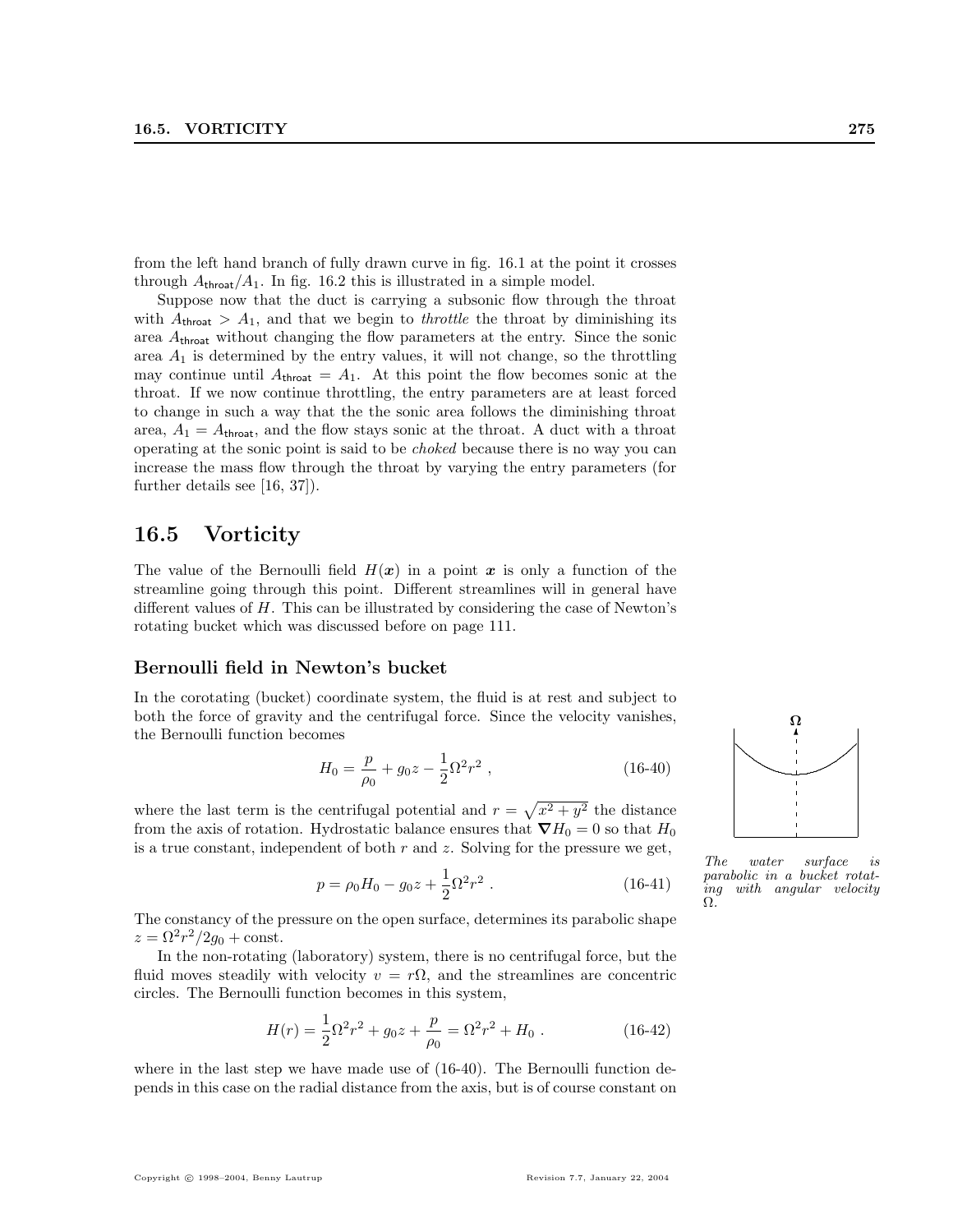

A body moving at constant speed through a fluid is physically equivalent to the same body being at rest in a steady flow which is asymptotically uniform.



Closed streamlines may appear when a fluid flows past an edge.

the streamlines as Bernoulli's theorem ensures us.  $H$  is furthermore independent of z, and we shall see below that this also follows from general rules.

#### Asymptotically uniform flow

It is often possible to relate the values of  $H$  for different streamlines. A general and frequently occurring example is a body moving with constant velocity through a fluid otherwise at rest, were it not for the disturbance created by the body. The relativity of motion in Newtonian mechanics tells us that this unsteady flow is physically equivalent to a steady flow around a stationary body in a fluid which far away from the body moves with constant velocity under constant pressure. We tacitly used this equivalence in the discussion of the water scoop above.

At great distances from the body the flow will have the same velocity  $U$  and in the absence of gravity the same pressure  $P$  for all streamlines. Consequently, the Bernoulli field must take the same value

$$
H_0 = \frac{1}{2}\mathbf{U}^2 + \frac{P}{\rho_0} \tag{16-43}
$$

for all streamlines coming in from afar. If one can be sure that all streamlines around the body originate infinitely far away, then  $H$  must take the same value all over space, *i.e.*  $H(\mathbf{x}) = H_0$ .

#### Vorticity field

The simple result that  $H$  is spatially constant for asymptotically uniform flow, is spoiled by the possibility that there may be streamlines forming closed curves unconnected with the flow at infinity. This was the case for Newton's bucket in the non-rotating coordinate system where the streamlines were concentric circles, but common experience indicates that such circulating flow may occur in the wake of the disturbance created by the shape of a container or a moving body. We are thus naturally led to the study of local circulation in a fluid, and we shall see that H is in fact globally constant for flow completely without local circulation anywhere.

The general conditions for H being constant may be calculated from its gradient, using Euler's equation for steady incompressible flow (16-15). Employing index notation, we find

$$
\nabla_i H = \frac{1}{2} \nabla_i v^2 + \frac{1}{\rho_0} \nabla_i p + \nabla_i \Phi
$$

$$
= \mathbf{v} \cdot \nabla_i \mathbf{v} - \mathbf{v} \cdot \nabla v_i
$$

$$
= (\mathbf{v} \times (\nabla \times \mathbf{v}))_i .
$$

This result, which is also valid for barotropic compressible fluids, allows us to write

$$
\boxed{\nabla H = \mathbf{v} \times \boldsymbol{\omega}},\tag{16-44}
$$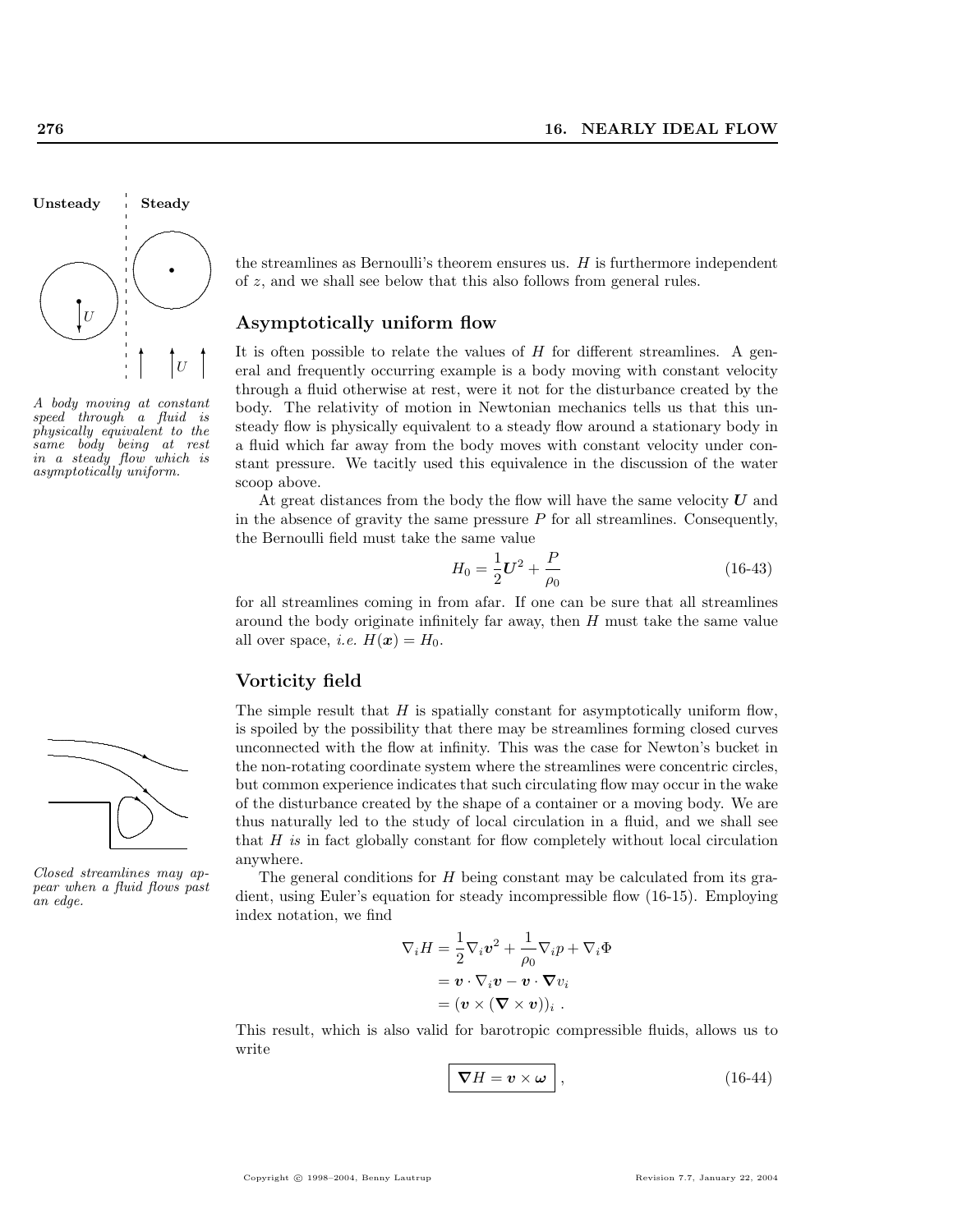where we have defined a new field, the *vorticity field* 

$$
\omega = \nabla \times v \tag{16-45}
$$

The vorticity field also goes back to Cauchy (1841) and is a quantitative measure of the local circulation in the fluid.

**Example 16.5.1:** The curl of the field  $\mathbf{v} = (x^2, 2xy, 0)$  is  $\boldsymbol{\omega} = (0, 0, 2y)$ , whereas the curl of  $\mathbf{v} = (y^2, 2xy, 0)$  vanishes.

In any region where the vorticity field vanishes, we have  $\nabla H = 0$ , so that the Bernoulli field must take one value only in that region, *i.e.*  $H(x) = H_0$ . Flow completely free of vorticity everywhere is called irrotational flow and leads to a particularly simple formalism that we shall investigate in the following section.

#### Vorticity and local rotation

The prime example of a flow with vorticity is a steadily rotating rigid body, for example Newton's bucket in the laboratory system. If the rotation vector of the body is  $\Omega$ , the velocity field becomes  $v = \Omega \times x$ , and the vorticity

$$
\omega = \nabla \times (\Omega \times x)
$$
  
= \Omega(\nabla \cdot x) - (\Omega \cdot \nabla)x  
= 3\Omega - \Omega = 2\Omega.

The vorticity is in this case constant and equal to twice the rotation vector. The factor of 2 seems a bit strange but is a general result which may be verified by calculating the gradient of  $H$  for Newton's bucket. We find using  $(16-44)$ 

$$
\nabla H = (\mathbf{\Omega} \times \mathbf{x}) \times 2\mathbf{\Omega} = 2\Omega^2(x, y, 0) ,
$$

which agrees with the gradient of the Bernoulli field calculated from (16-42).

#### Vortex lines

The field lines of the vorticity field are called *vortex lines*, and are defined as curves that are everywhere tangent to the vorticity field. They are solutions to the ordinary differential equation .

$$
\frac{d\boldsymbol{x}}{ds} = \boldsymbol{\omega}(\boldsymbol{x}, t_0) \ . \tag{16-46}
$$

In a steady flow these lines are fixed curves in space, just like the streamlines.

Bernoulli's theorem,  $(\mathbf{v} \cdot \nabla)H = 0$ , follows immediately from (16-44) by multiplying with v. Similarly, by multiplying with  $\omega$  we obtain

$$
\boxed{(\boldsymbol{\omega} \cdot \boldsymbol{\nabla})H = 0}.
$$
 (16-47)

Copyright © 1998–2004, Benny Lautrup Revision 7.7, January 22, 2004



Around a vortex line there is local circulation of fluid.<br> $\delta)$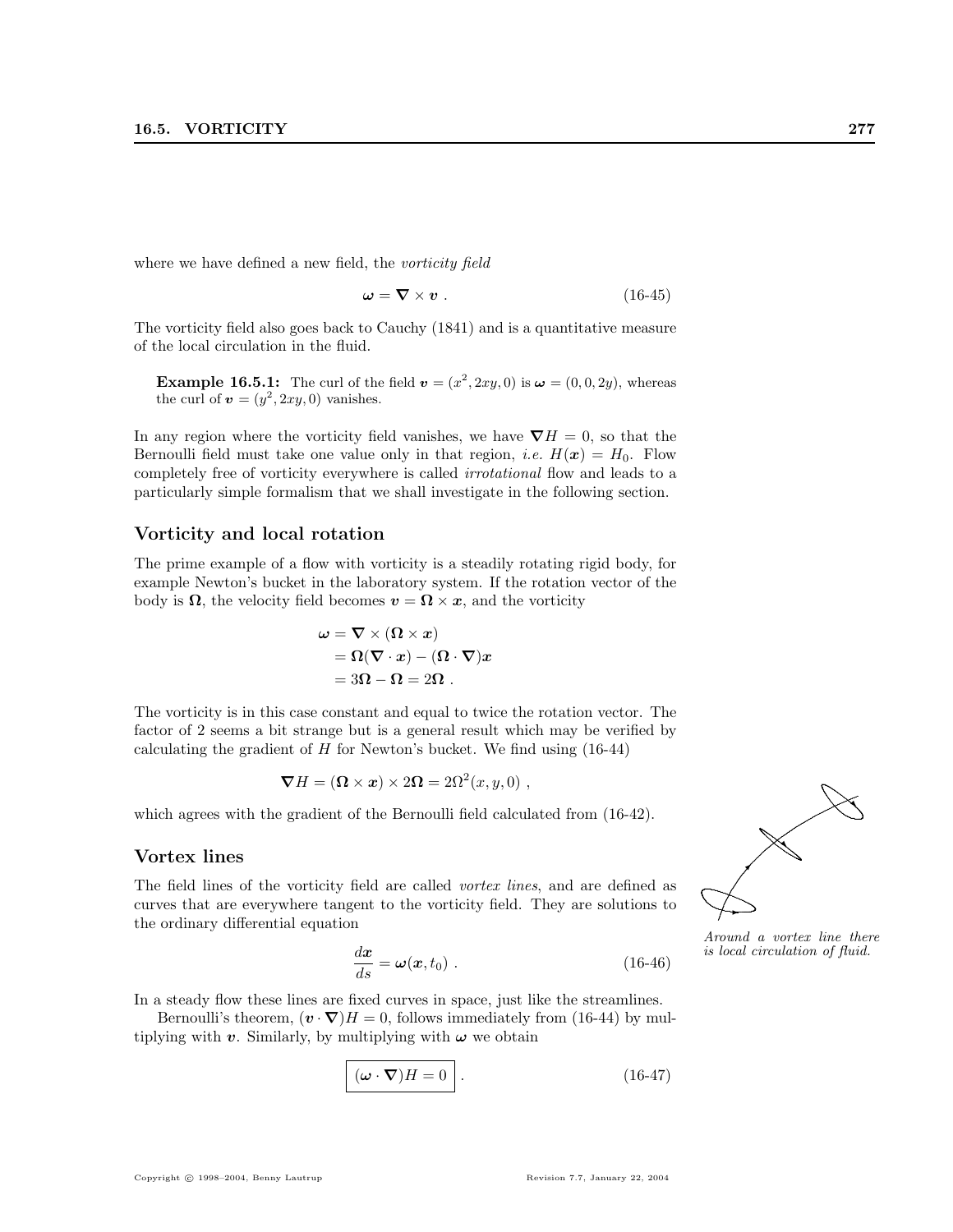

vortex lines

l i

The Bernoulli field is stant on surfaces made  $vortex$  lines and streaml

The Bernoulli field is therefore also constant along vortex lines.

Together these results imply that the Bernoulli field is constant on the twodimensional surfaces formed by combining vortex lines and streamlines. Since streamlines for circulating fluid tend to form closed curves, these surfaces will be long tubes, called vortex tubes. For Newton's bucket the vortex tubes are cylinders concentric with the axis of rotation, and this explains that the Bernoulli field cannot depend on z, as we noticed earlier.

#### Equation of motion for vorticity

The vorticity field is derived from the velocity field, so the equation of motion for the vorticity field must follow from the equation of motion for the velocity field, (16-1). Eliminating the pressure by means of the Bernoulli field (16-16) and retracing the steps leading to (16-44), Euler's equation for an incompressible fluid may be written,

$$
\frac{\partial \boldsymbol{v}}{\partial t} = -(\boldsymbol{\nabla} \cdot \boldsymbol{v})\boldsymbol{v} - \frac{1}{\rho_0} \boldsymbol{\nabla} p + \boldsymbol{g} = \boldsymbol{v} \times \boldsymbol{\omega} - \boldsymbol{\nabla} H. \qquad (16-48)
$$

The end result is also valid for compressible barotropic fluids. For steady flow where  $\partial v/\partial t = 0$ , we recover of course (16-44). The equation of motion for vorticity is obtained by calculating the curl of both sides of this equation, using that the curl of a gradient vanishes,  $\nabla \times (\nabla \times H) = 0$ , arriving at

$$
\frac{\partial \omega}{\partial t} = \nabla \times (\mathbf{v} \times \omega) .
$$
 (16-49)

There is a major lesson to draw from this equation. If the vorticity vanishes identically,  $\omega(x, t) = 0$ , everywhere inside a region V of space at one instant of time t, then we have  $\partial \omega / \partial t = 0$  in V at t, and the vorticity field will not change in the next instant. Continuing this argument, we conclude that if the vorticity field vanishes in  $V$  at  $t$ , it will vanish forever after.

In other words: in the absence of viscosity, *vorticity cannot be generated by* the flow of the fluid but must be present from the outset. Thus if you accelerate a body from rest in a truly ideal fluid, the flow will forever remain without vorticity, because  $\omega = 0$  in the beginning. The whirling air that trails a speeding car or an airplane must for this reason somehow be caused by viscous forces, independently of how tiny the viscosity is.

#### 16.6 Steady, incompressible potential flow

Flow with a vanishing vorticity field  $\omega = 0$  is called *irrotational* and obeys a much simpler formalism than flow with vorticity, in particular when it is also incompressible. The results to be derived below for incompressible flow can be generalized to compressible as well as unsteady flow (see problem 16.8), although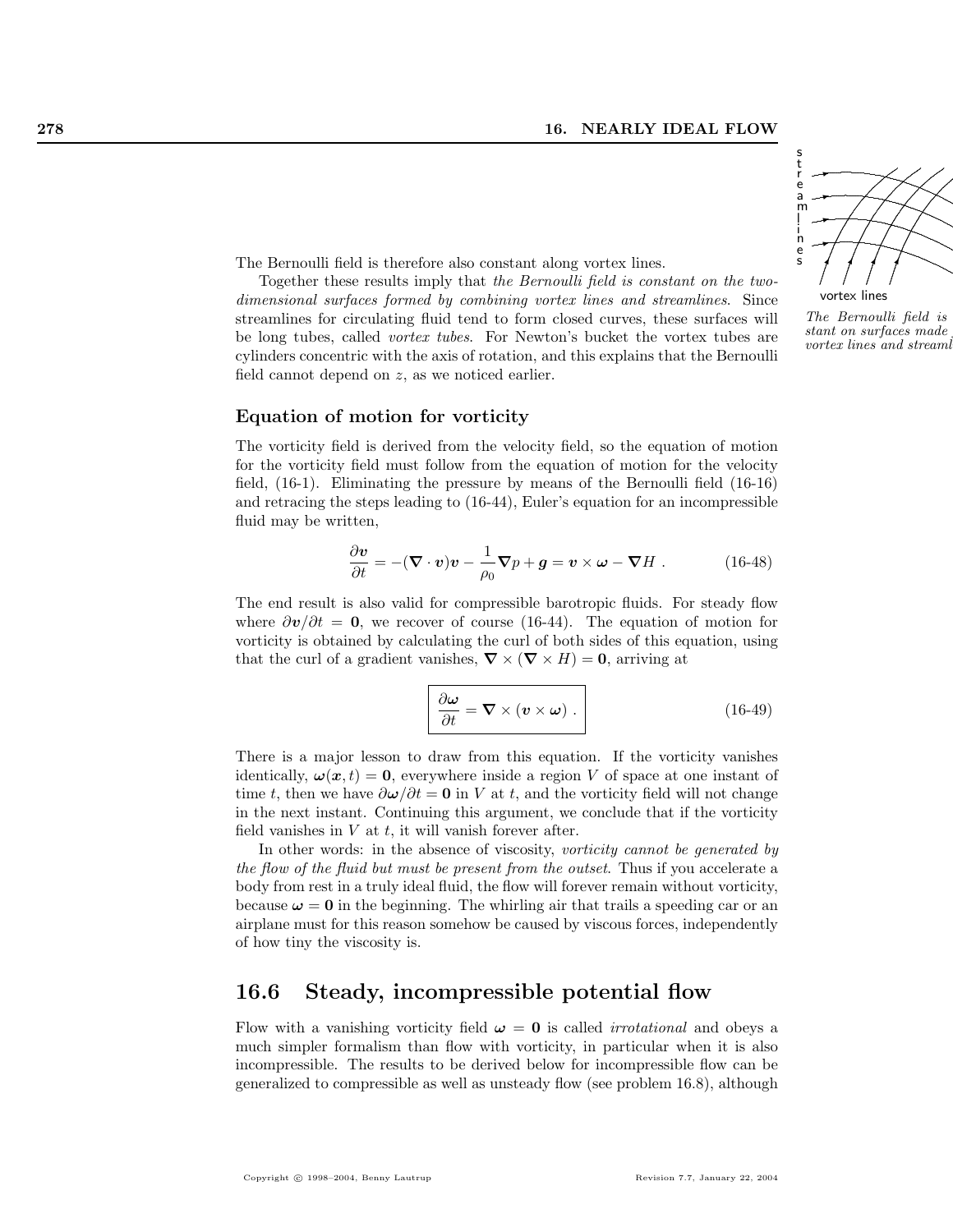much of the simplicity is lost. But even if the equations for steady, incompressible, irrotational flow can be solved analytically in many geometries, the solutions are unfortunately not as useful as might be thought at first, because vorticity is always generated in the unavoidable viscous boundary layers of the bodies and containers that define the geometry, and may from there spread to large parts of the fluid.

#### The velocity potential

The vanishing of the vorticity,  $\boldsymbol{\omega} = \nabla \times \boldsymbol{v} = 0$ , everywhere in the fluid implies (see problem 16.7) that the velocity has to be the gradient of a scalar field  $\Psi$ , called the flow potential or the velocity potential<sup>2</sup>,

$$
v = \nabla \Psi . \tag{16-50}
$$

For an incompressible fluid, the vanishing of the divergence of the velocity field implies that the flow potential must satisfy Laplace's equation

$$
\nabla^2 \Psi = 0 \tag{16-51}
$$

Typically, the boundary conditions consist in requiring the normal velocity  $\mathbf{n} \cdot \mathbf{v} =$  $\mathbf{n} \cdot \nabla \Psi$  to vanish at all impermeable container walls, and that the flow potential asymptotically must approach the potential,  $\Psi = \mathbf{U} \cdot \mathbf{x}$ , of a uniform flow with velocity U.

From the gradient of the Bernoulli field (16-44), it immediately follows that it is spatially constant,  $H(x) = H_0$ , when  $\omega = 0$ . Solving for the pressure we obtain from (16-16)

$$
p = p_0 - \rho_0 \left(\frac{1}{2} \mathbf{v}^2 + \Phi\right) , \qquad (16-52)
$$

where  $p_0 = \rho_0 H_0$  is a constant. Thus, in steady, incompressible potential flow where  $v = \nabla \Psi$ , the pressure is simply derived from the velocity potential found by solving the linear Laplace equation (16-51) with suitable boundary conditions. All the original nonlinearity of the Euler equation is thus being relegated to the expression for the pressure.

#### Potential flow around a cylinder in cross-wind

A circular cylinder of radius a is an infinitely extended three-dimensional object which is invariant under translations along as well as rotations around its axis. We choose as usual a coordinate system with the  $z$ -axis coinciding with the cylinder (see page 655. An asymptotically uniform "cross-wind" U along the

<sup>&</sup>lt;sup>2</sup>The preferred symbol for the velocity potential seems to be  $\phi$ , but we shall in this book use  $\Psi$  which does not clash with other uses.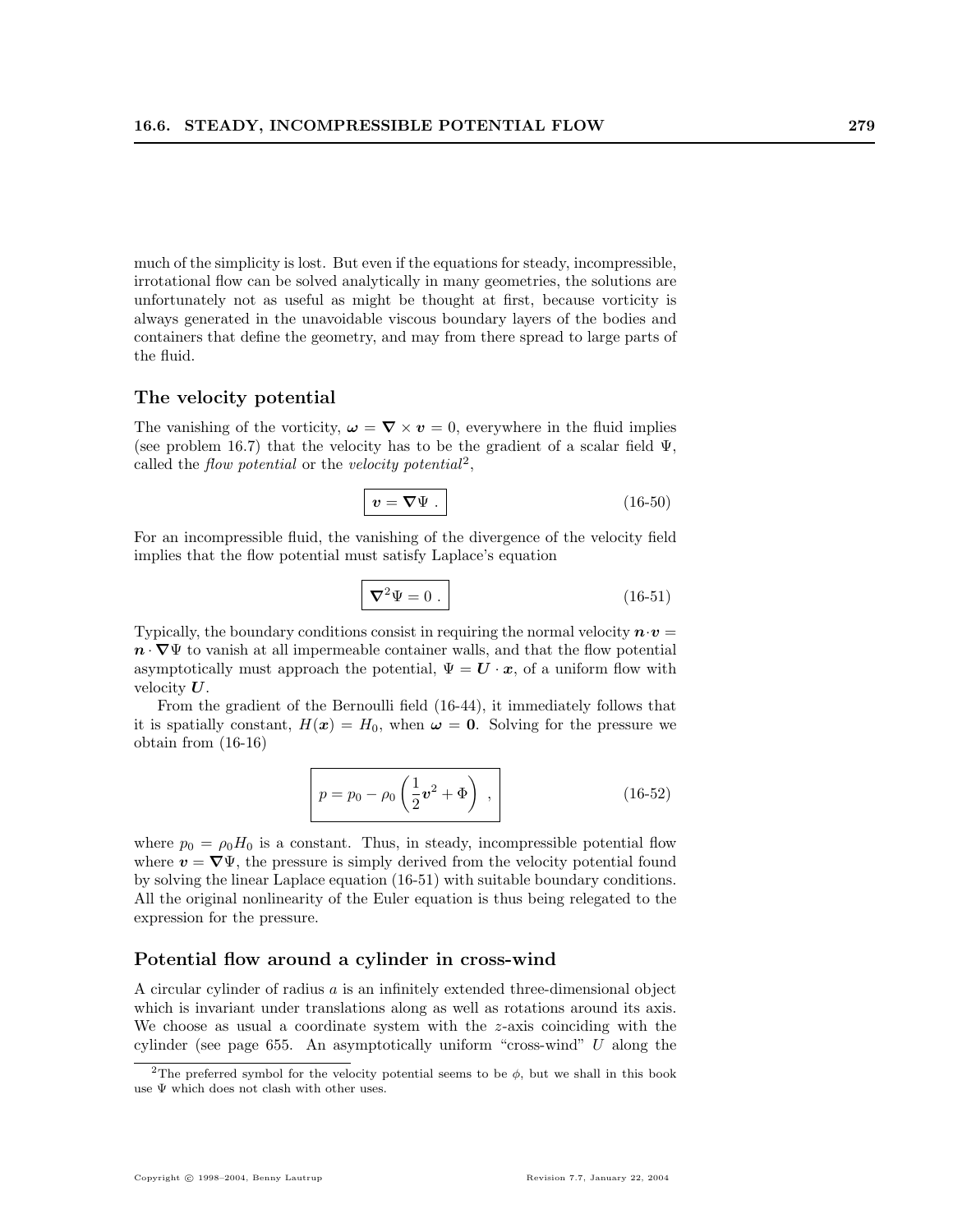

Cylinder of radius a in  $asymptotically$ cross-wind U.

x-axis does not break the longitudinal symmetry, which makes it natural to look for a velocity potential,  $\Psi = \Psi(x, y)$ , that is independent of z. Alternatively, the potential may be expressed in plane polar coordinates  $\Psi = \Psi(r, \phi)$ .

Asymptotically, for  $r \to \infty$ , the potential must approach the field  $\Psi \to Ux$ Ur cos  $\phi$  of the uniform cross-wind. The linearity of the Laplace equation (16-51) demands that the potential everywhere is linear in the asymptotic field,

$$
\Psi = U \cos \phi f(r) \tag{16-53}
$$

where  $f(r)$  is a so far unknown function of r only which behaves as  $f(r) \rightarrow r$  for  $r \to \infty$ . Using the Laplacian in cylindrical coordinates (C-9), we obtain

$$
\frac{d^2f}{dr^2} + \frac{1}{r}\frac{df}{dr} - \frac{f}{r^2} = 0.
$$
 (16-54)

Since all three terms are of order  $1/r^2$ , we should look for power law solutions of the form,  $f \sim r^{\alpha}$ . Inserting this into the equation we find  $\alpha = \pm 1$  so that the most general solution is of the form  $f = Ar + B/r$ , where A and B are arbitrary constants. The asymptotic condition implies  $A = 1$ , and B is determined by requiring the radial field  $v_r = \nabla_r \Psi$  to vanish at the surface of the cylinder,  $r = a$ . This leads to  $B = a^2$ , so that the solution is

$$
\Psi = Ur \cos \phi \left( 1 + \frac{a^2}{r^2} \right) . \tag{16-55}
$$

Calculating the gradient by means of (C-5) we finally obtain the velocity field

$$
v_r = \nabla_r \Psi = U \cos \phi \left( 1 - \frac{a^2}{r^2} \right) , \qquad (16-56a)
$$

$$
v_{\phi} = \nabla_{\phi} \Psi = -U \sin \phi \left( 1 + \frac{a^2}{r^2} \right) . \tag{16-56b}
$$

The flow is plotted in fig. 16.3. The radial flow  $v_r|_{r=a} = 0$  vanishes at the surface of the cylinder as it should, whereas the tangential flow,  $v_{\phi}|_{r=a} = -2U \sin \phi$ , only vanishes at the stagnation points  $\phi = 0, \pi$ .

The pressure is calculated from (16-52). In the absence of gravity and normalized to vanish at infinity, it becomes

$$
p = \frac{1}{2}\rho_0 \left( U^2 - \mathbf{v}^2 \right) = \frac{1}{2}\rho_0 U^2 \frac{a^2}{r^2} \left( 4\cos^2\phi - 2 - \frac{a^2}{r^2} \right) ,\qquad (16-57)
$$

which on the surface of the cylinder simplifies to,

$$
p|_{r=a} = \frac{1}{2}\rho_0 U^2 \left(4\cos^2\phi - 3\right) \ . \tag{16-58}
$$

It is negative for  $30° < \phi < 150°$ . It is clear from the symmetry of the problem



The projection of the pressure force on the x-axis is equal and opposite for  $\phi$  and  $\pi - \phi$ .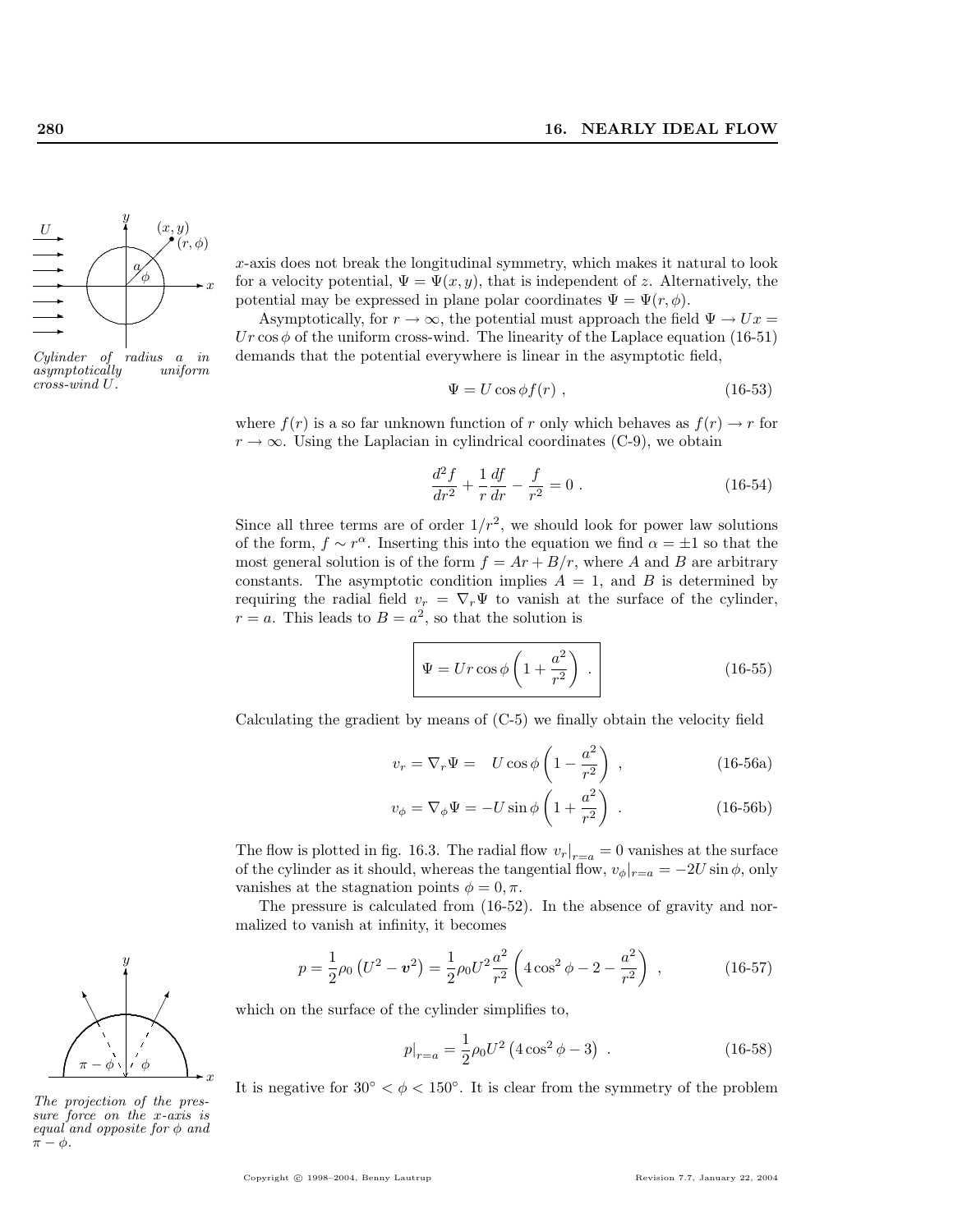

Figure 16.3: Potential flow around cylinder with  $a = 1$  and  $U = 1$ . Only the upper half shown here (the lower half is the mirror image). The pressure vanishes on the dashed lines. The streamlines have been obtained by numeric integration of the differential equation for streamlines (15-15) with the velocity field given by the solution (16-56) converted to Cartesian coordinates. The streamlines are equidistantly spaced by  $\Delta y =$ 0.1 for  $x = -20$ .

that there can be no total force or  $\mathit{lift}$  in the y-direction; there is simply nothing in the flow geometry to fix its sign. This is also confirmed explicitly by the up/down invariance of the pressure under  $\phi \to 2\pi - \phi$ . What is more surprising is that due to the forwards/backwards invariance of the pressure (under  $\phi \to \pi - \phi$ ) the total force or *drag* along the x-direction must also vanish, even for the upper half of the cylinder, although in this case the incoming flow would fix its sign (to be positive).

The lift acting on the half cylinder over a length  $L$  in the *z*-direction is obtained by projecting the surface element  $dS = La d\phi$  on the y-direction,

$$
\mathcal{L} = -\int_{y\geq 0} p \, dS_y = -\int_0^\pi p|_{r=a} \sin\phi \, L a d\phi = \frac{5}{3} \rho_0 U^2 L a \; . \tag{16-59}
$$

There is of course an equal and opposite "lift" acting on the lower half.

**Example 16.6.1:** A cylindrical pipe of radius  $a = 10$  cm and average density of  $\rho_1 = 1.6\rho_0$  lies half buried in the sand at the bottom of a stream flowing with  $U = 1$  m/s. Its mass compensated for buoyancy is  $M = \pi a^2 L(\rho_1 - \rho_0)$ , so that the ratio of lift (on the upper half) to weight becomes

$$
\frac{\mathcal{L}}{Mg_0} = \frac{5}{3\pi} \frac{U^2}{ag_0} \frac{\rho_0}{\rho_1 - \rho_0} \approx 0.9 \ . \tag{16-60}
$$

The pipe is nearly weightless in this flow.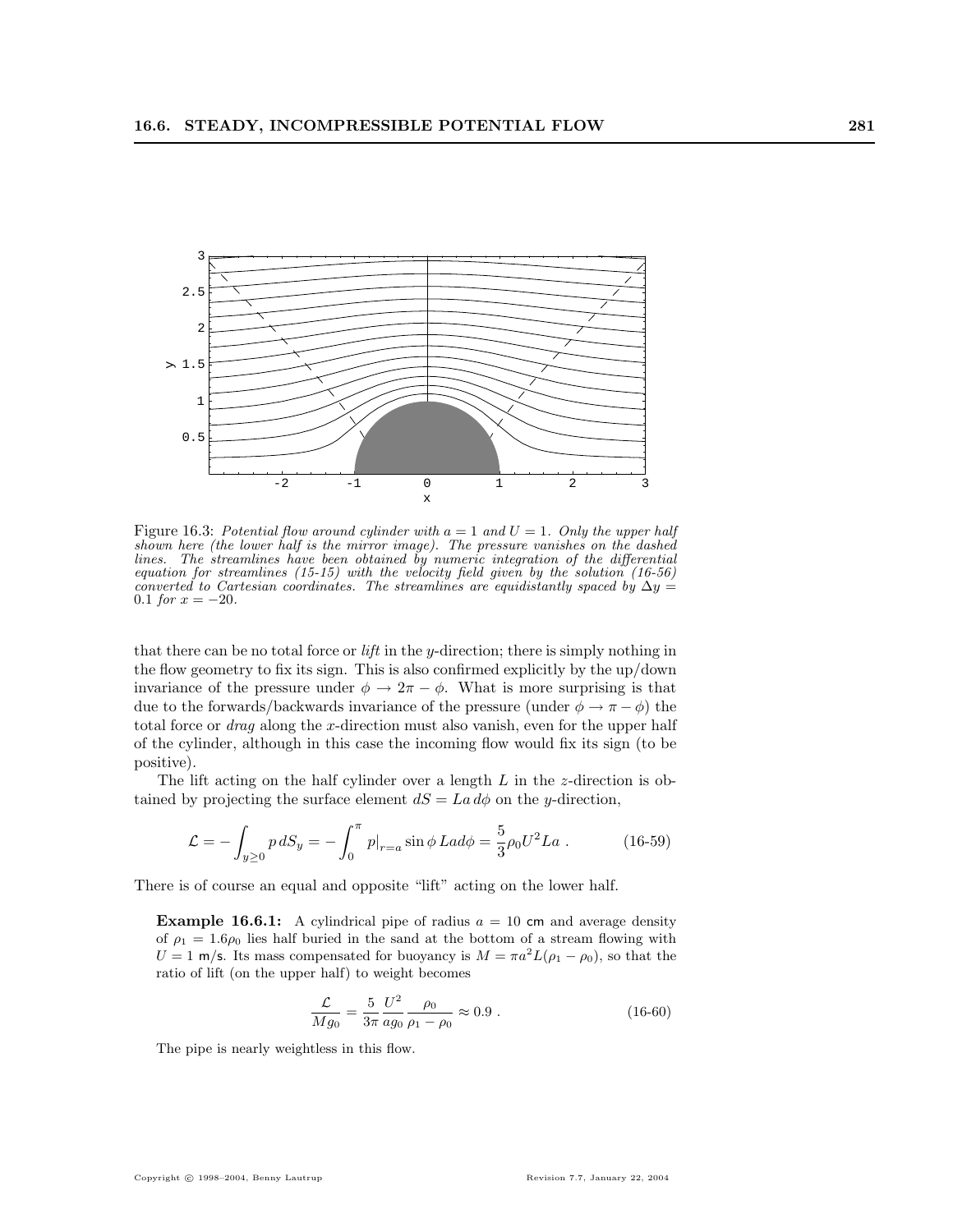

Figure 16.4: Potential flow around the sphere with  $a = 1$  and  $U = 1$ . Only the upper half shown here (the lower half is the mirror image). The streamlines have been obtained by numeric integration of the differential equation for streamlines (15-15) with the velocity field given by the solution (16-62) converted to Cartesian coordinates ( $z, s =$  $\sqrt{x^2 + y^2}$ ). The streamlines are equidistantly spaced by  $\Delta s = 0.1$  for  $z = -20$ . The field appears qualitatively different from the flow around a cylinder in fig. 16.3 and hugs much closer to the surface of the sphere. The pressure vanishes on the dashed lines.



their basis vectors.

# Potential flow around a sphere

The natural coordinates for a sphere of radius  $a$  inserted into an asymptotically uniform flow are of course spherical (section  $C.2$  on page 658) with the z-axis along the asymptotic velocity  $U$ . The solution follows along exactly the same lines as for the cylinder above. Asymptotically, for  $r \to \infty$ , the velocity potential has to approach the uniform flow  $\Psi \to Ur \cos \theta$ . The symmetry of the problem implies that  $\Psi$  cannot depend on the azimuthal angle  $\phi$ , and the linearity of the Laplace equation (16-51) requires the velocity potential to be linear in the asymptotic flow, or  $\Psi = U \cos \theta f(r)$  where  $f(r)$  is a function of the radial distance r only. Inserting this into the spherical Laplacian  $(C-16)$  one obtains an ordinary differential equation leading to  $f = Ar + B/r^2$ . The asymptotic boundary condition implies that  $A = 1$ , and the vanishing of the radial field  $v_r = \nabla_r \Psi$ at the surface of the sphere requires  $f'(a) = 0$ , leading to  $B = a^3/2$ .

The velocity potential around a sphere is thus

$$
\Psi = Ur \cos \theta \left( 1 + \frac{a^3}{2r^3} \right) , \qquad (16-61)
$$

and the velocity field is calculated from the spherical representation of the gra-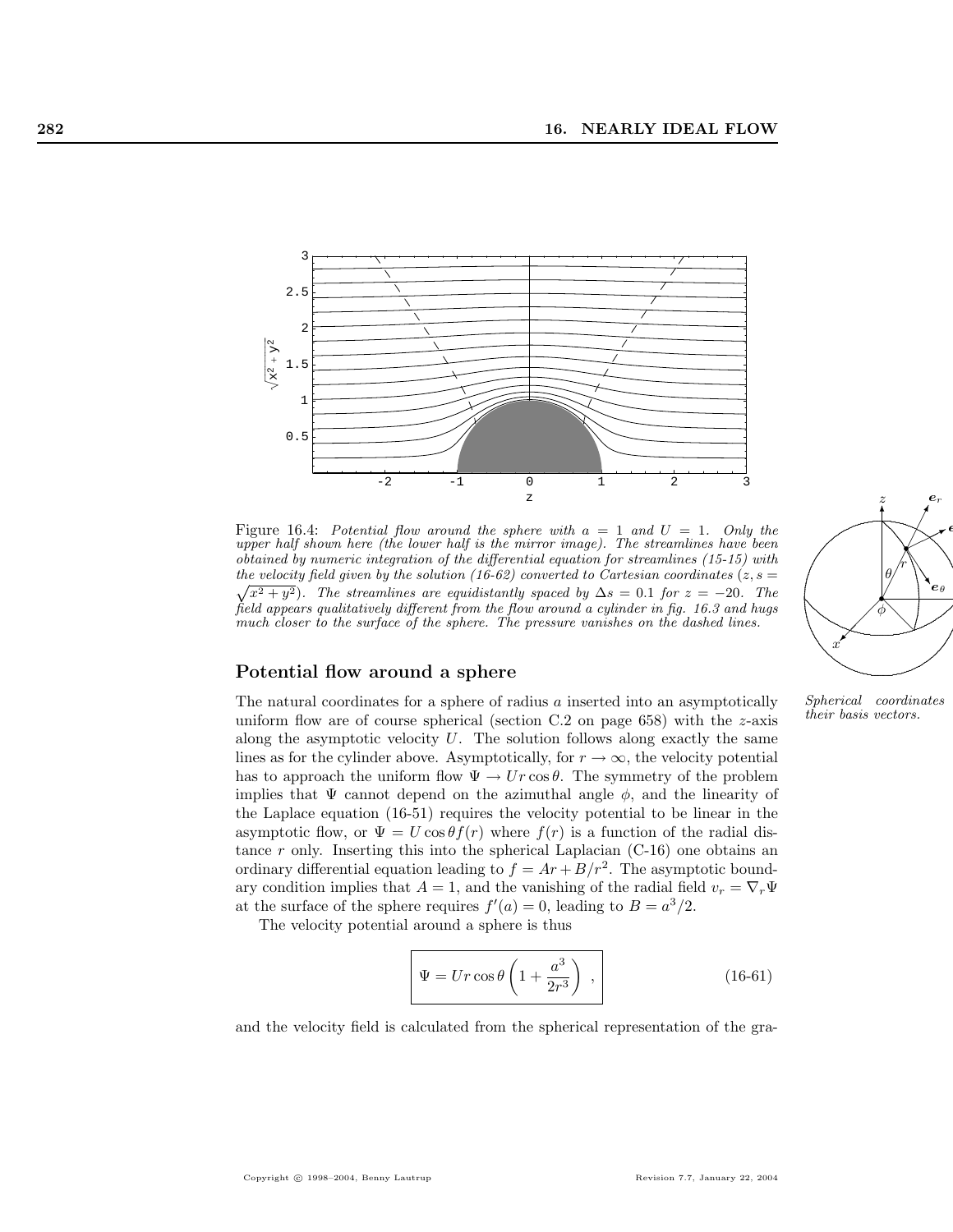dient (C-13),

$$
v_r = \nabla_r \Psi = U \cos \theta \left( 1 - \frac{a^3}{r^3} \right) , \qquad (16-62a)
$$

$$
v_{\theta} = \nabla_{\theta} \Psi = -U \sin \theta \left( 1 + \frac{a^3}{2r^3} \right) , \qquad (16-62b)
$$

$$
v_{\phi} = \nabla_{\phi} \Psi = 0. \tag{16-62c}
$$

The streamlines are shown in fig. 16.4.

The pressure is obtained from (16-52),

$$
p = \frac{1}{2}\rho_0 U^2 \frac{a^3}{r^3} \left( 3\cos^2\theta - 1 - \frac{1}{4}(1 + 3\cos^2\theta) \frac{a^3}{r^3} \right) .
$$
 (16-63)

On the surface of the sphere the pressure is

$$
p|_{r=a} = \frac{1}{2}\rho_0 U^2 \frac{9\cos^2\theta - 5}{4} \tag{16-64}
$$

It is negative for  $42° \le \theta \le 138°$ . Again the symmetry  $\theta \to \pi - \theta$  shows that there is no drag on a sphere.

#### d'Alembert's paradox: No drag in steady potential flow

The absence of drag in steady potential flow which we have explicitly verified for the cylinder and sphere may be formally shown to be true for any body shape (see page 560). But since everyday experience tells us that a moving object is subject to drag from the fluid that surrounds it, even if the viscosity is vanishingly small, we have exposed a problem called d'Alembert's paradox.

The resolution of the paradox elucidates the danger in assuming potential flow. Although a tiny viscosity may not give rise to an appreciable friction force between body and fluid, it will generate vorticity close to the surface of the body. The vorticity will then spread into the fluid and produce a trailing wake behind the moving body, carrying a non-vanishing kinetic energy. The constant loss of kinetic energy produces a drag on the body. In potential flow around a cylinder or sphere, the fluid does not create a wake but returns to its original state with no kinetic energy, implying that there is no resultant drag. Potential flow may be a mathematically correct solution, but it misses in this case important aspects of the physics of real flow. We shall see in chapter 27 that d'Alembert's paradox may in fact be viewed as a theorem about the smallness of drag compared to lift for streamlined bodies in nearly ideal fluids; a theorem with important consequences for the emergence of powered flight.

The paradox elucidates that the solutions to Euler's equation are not unique. Besides the potential flow solution which is unique, there may be other solutions containing vorticity that also satisfy the correct boundary conditions. Apparently, we can conclude that the Euler equation does not in itself constitute a



There is no drag because the projection of the pressure force on the z-axis is equal and opposite for  $\theta$  and  $\pi - \theta$ .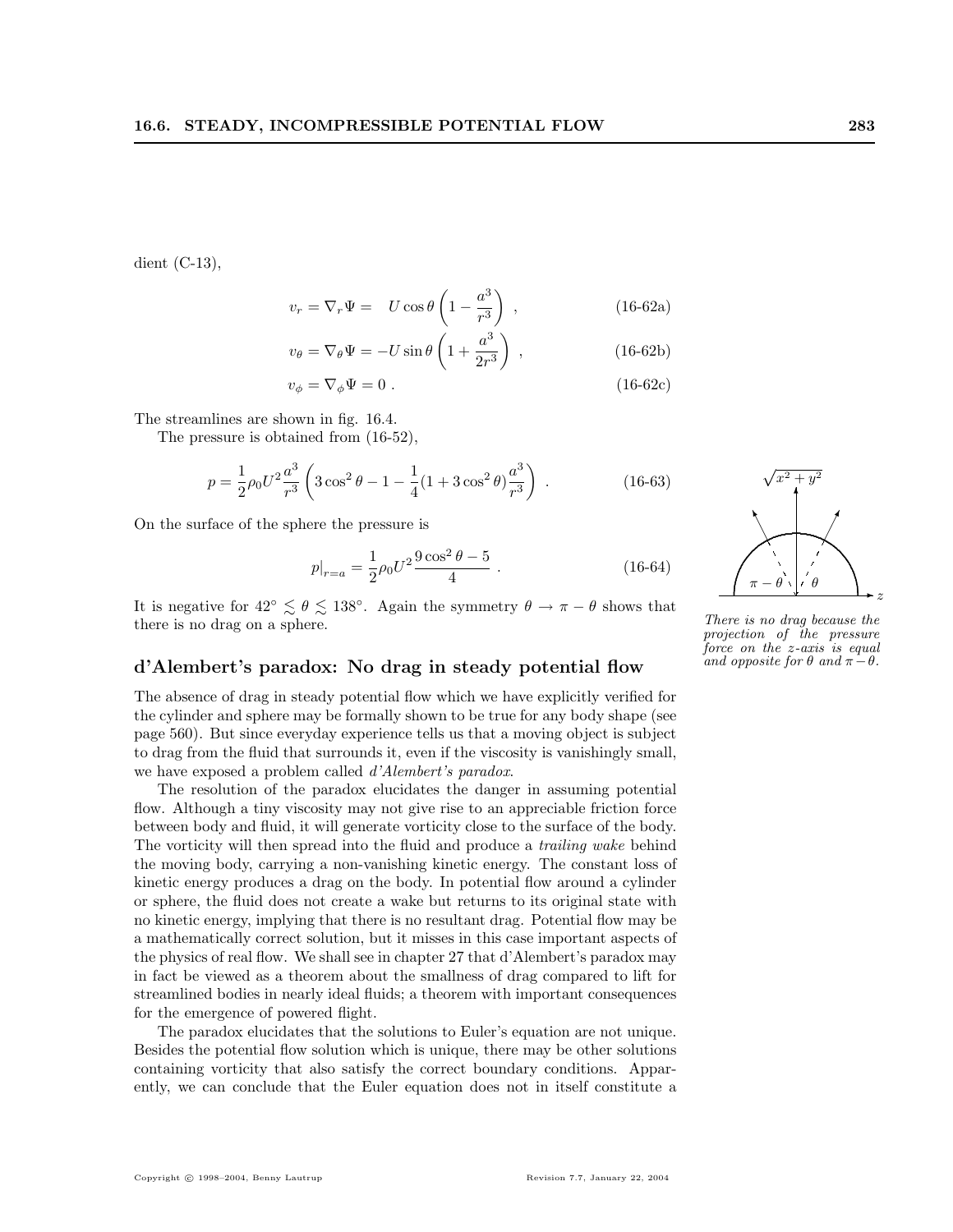complete theory of steady ideal flow. The problem is, however, more general. Even in the presence of viscosity, the equations of fluid mechanics have the inherent weakness that there may be more than one solution to a given flow problem. This is most clearly exposed by turbulent flow, where the precise flow pattern at any given moment depends on so minute details in the past that it becomes virtually unpredictable.

#### ∗ Effective mass in unsteady potential flow

Even if no kinetic energy is lost from the fluid in steady potential flow around a sphere, there will be kinetic energy in the flow around the body. In the reference frame where the fluid is asymptotically at rest and the sphere moves with velocity  $-U$ , the total kinetic energy of the sphere and fluid becomes (problem 16.10)

$$
\mathcal{T} = \frac{1}{2} M U^2 + \int_{r \ge a} \frac{1}{2} \rho_0 (\mathbf{v} - \mathbf{U})^2 dV = \frac{1}{2} \left( M + \frac{2\pi}{3} a^3 \rho_0 \right) U^2 , \qquad (16-65)
$$

where  $M$  is the mass of the sphere. This shows that the *effective mass* of the sphere plus fluid is  $M + m/2$  where  $m = \frac{4\pi}{3}a^3\rho_0$  is the mass of the fluid displaced by the sphere. Apart from the factor of  $1/2$ , Archimedes would have liked this result!

## ∗ 16.7 Circulation

The vorticity field is a measure of local circulation in the fluid, and we shall now see that there also is a *global* measure of circulation, related to the flux of vorticity.

Streamlines may form closed curves like the circles of Newton's bucket but often they are much more complicated. To avoid the problem of streamlines we shall instead consider an arbitrary closed curve C. If it encircles a region of whirling fluid, the projection of the velocity field onto the curve will tend to be of the same sign all the way around. Formally, the circulation of the velocity field around a closed curve  $C$  is defined to be the integrated projection of the velocity field on the line elements of the curve,

$$
\Gamma(C, t) = \oint_C \boldsymbol{v}(\boldsymbol{x}, t) \cdot d\boldsymbol{\ell} \quad .
$$
 (16-66)

Whether it is positive or negative depends on whether the curve runs with the whirling flow or against it. We emphasize that the circulation may be calculated for any curve, not just a streamline encircling a whirl, although that may be the natural thing to do.



A closed curve C encircling a whirl.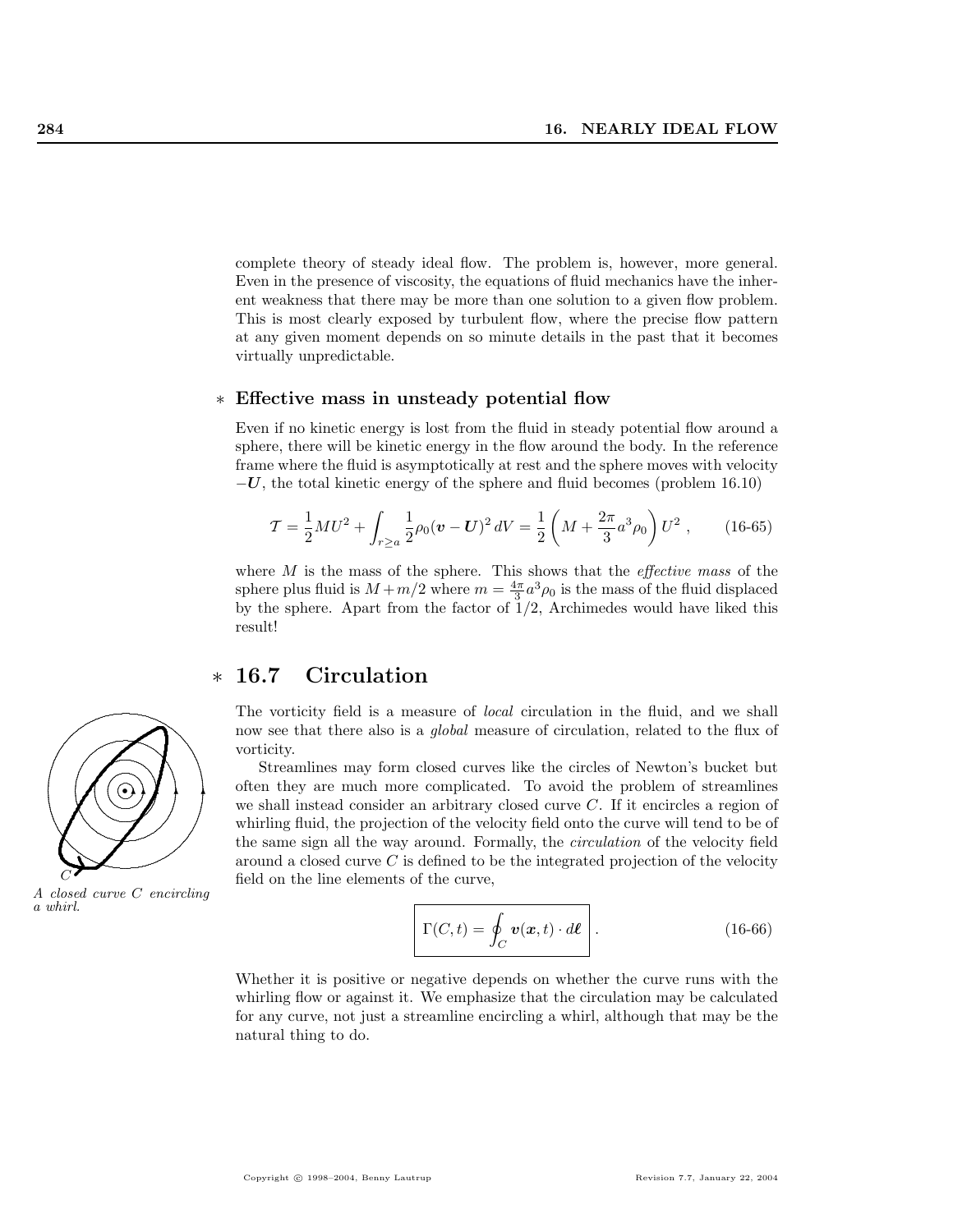The most important theorem about circulation is due to Stokes. It is completely general and states that the circulation of the velocity field around a closed curve is equal to the flux of the vorticity through any surface bounded by the curve,

$$
\left[ \oint_C \mathbf{v} \cdot d\boldsymbol{\ell} = \int_S \boldsymbol{\nabla} \times \mathbf{v} \cdot d\mathbf{S} \right].
$$
 (16-67)

It does not matter which surface  $S$  the flux is calculated for, as long as it has C as boundary, lies entirely within the fluid, and is oriented consistently with the orientation of  $C$ . Stokes' theorem is like Gauss' theorem  $(6-4)$  valid for any vector field.

**Example 16.7.1:** A fluid rotates like a solid body with velocity  $v = \Omega r$ . The circulation around a circle (also a streamline) with radius  $r$  is (in the non-rotating laboratory system) obtained by multiplying the constant velocity with the circumference of the circle,

$$
\Gamma(r) = 2\pi r \ \Omega r = 2\pi \Omega r^2 = 2\Omega \ \pi r^2 \ . \tag{16-68}
$$

The last expression shows that the circulation is also the product of the constant vorticity 2Ω with the area of the circle, thus confirming Stokes' theorem.

**Proof of Stokes' theorem:** As before the relation between global and local quantities is established by calculating the global quantity for an infinitesimal geometric figure, in this case a tiny rectangle in the  $xy$ -plane with sides a and b. To first order in the sides we find the circulation (suppressing  $z$  and  $t$ )

$$
\oint_{a \times b} \mathbf{v} \cdot d\boldsymbol{\ell} = \int_{x}^{x+a} v_x(x', y) dx' + \int_{y}^{y+b} v_y(x+a, y') dy'
$$
\n
$$
- \int_{x}^{x+a} v_x(x', y+b) dx' - \int_{y}^{y+b} v_y(x, y') dy'
$$
\n
$$
\approx - \int_{x}^{x+a} b \nabla_y v_x(x', y) dx' + \int_{y}^{y+b} a \nabla_x v_y(x, y') dy'
$$
\n
$$
\approx ab (\nabla_x v_y(x, y) - \nabla_y v_x(x, y))
$$
\n
$$
= ab (\nabla \times \mathbf{v})_z
$$

Stokes' theorem George Gabriel Stokes  $(1819-1903)$ . British math-ematician and physicist.



A surface S with perimeter Notice how the normal to the surface is consistent with the orientation of C (here using a right hand rule).



Circulation around a small rectangle of dimensions  $a \times b$ .

The last expression is the projection  $(\nabla \times v) \cdot dS$  of the vorticity field on the small vector surface element of the rectangle,  $d\mathbf{S} = (0, 0, ab)$ . A similar result would of course have been obtained for any other orientation of the little rectangle.

Consider now a surface built up from little rectangles of this kind. Adding together the circulation for each rectangle, the contributions from the inner common edges cancel and one is left only with the circulation around the outer perimeter of the surface. Since an arbitrary surface may be built up from infinitesimal rectangles, we conclude that the circulation around the perimeter is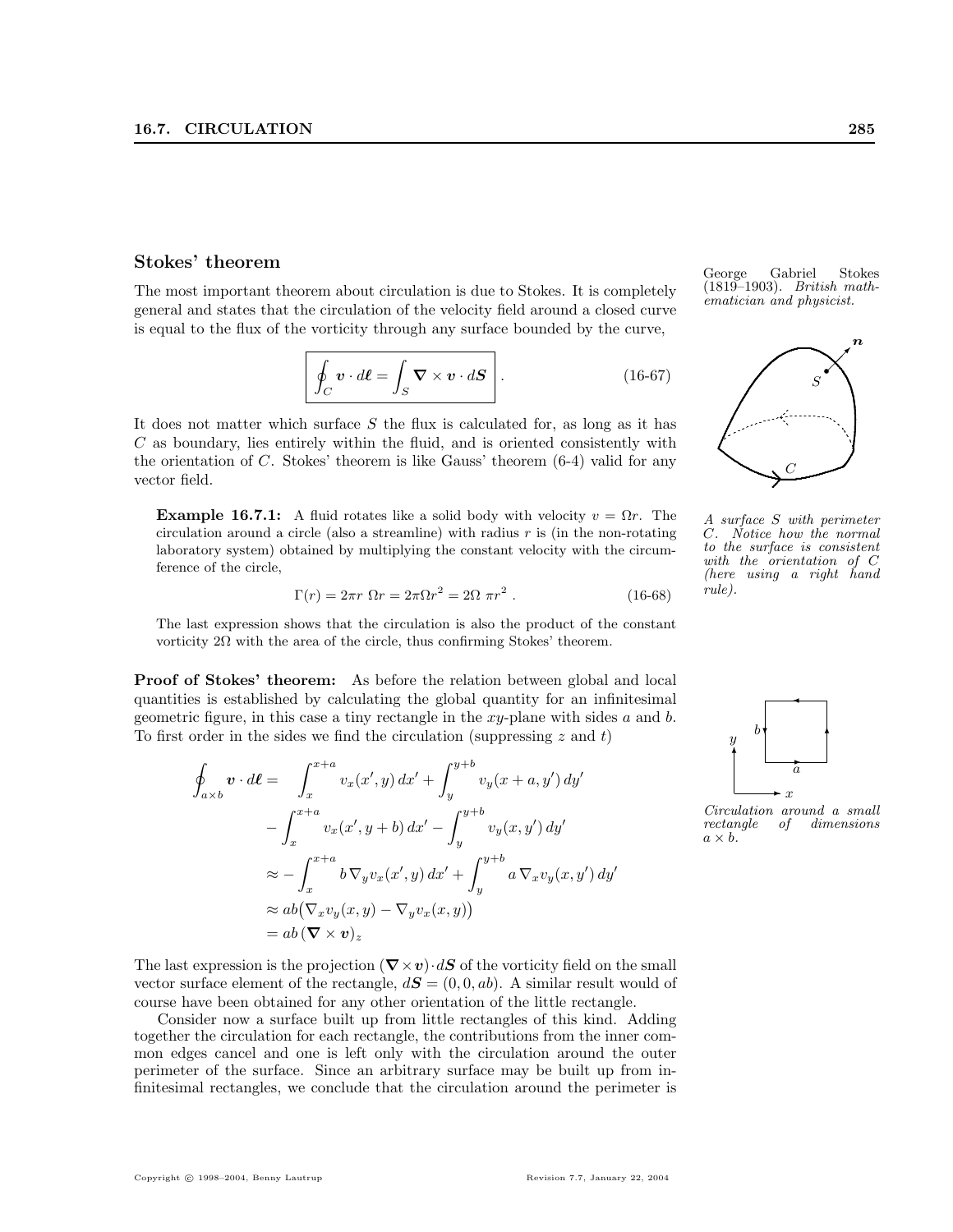

Adding rectangles together, the circulation cancels along the edges where two rectangles meet. This is also valid if the rectangles bend into the other coordinate directions.



The flux of vorticity is the same for two surfaces with the same bounding curve. The normals to the surfaces are both consistent with the orientation of the curve.

William Thomson , alias lord Kelvin (1824–1907). British physicist.



In an ideal flow the circulation around the comoving curve  $C(t)$  is the same at  $t_1$ as at  $t_2$ .

equal to the flux of the vorticity field through the surface, which is Stokes theorem. Since the normal to each little rectangle is oriented consistently with the way the perimeter is followed, this must also be required for the surface S.

Stokes theorem is like Gauss' theorem a multi-dimensional version of the trivial result  $\int_a^b f'(x) dx = f(b) - f(a)$ . Where Gauss theorem was a relation between a three-dimensional volume and its surface, Stokes theorem is a relation between a two-dimensional surface and its boundary curve. Along this line one might even view the gradient integral  $\int_a^b \nabla p(x) \cdot d\ell = p(b) - p(a)$  as a relation between a one-dimensional line segment and its endpoints.

The proof implies that the shape of the surface S does not matter. This may be explicitly verified by calculating the difference between two surfaces  $S_1$  and  $S_2$ , both having the curve  $C$  as perimeter and oriented consistently,

$$
\int_{S_1} \mathbf{\nabla} \times \mathbf{v} \cdot d\mathbf{S} - \int_{S_2} \mathbf{\nabla} \times \mathbf{v} \cdot d\mathbf{S} = \oint_S \mathbf{\nabla} \times \mathbf{v} \cdot d\mathbf{S} = \int_V \mathbf{\nabla} \cdot (\mathbf{\nabla} \times \mathbf{v}) dV = 0.
$$

Here  $S = S_1 - S_2$  is the closed surface formed by the two open surfaces with an extra minus sign because of the requirement that the closed surface should have an outwardly oriented normal. Gauss' theorem has been used to convert the integral over  $S$  to an integral over the volume  $V$  contained in  $S$ .

#### Kelvin's circulation theorem

Kelvin's famous circulation theorem from 1868 states that in an ideal flow the circulation around a comoving closed curve (also called a closed material curve) is independent of time. In other words, if  $C(t)$  is a comoving closed curve, then

$$
\frac{D\Gamma}{Dt} = \frac{d\Gamma(C(t),t)}{dt} = 0.
$$
\n(16-69)

A comoving closed curve is washed along with the fluid and may thus change shape dramatically without change in circulation. In steady flow the circulation around any fixed closed curve is like all other quantities independent of time, but the theorem concerns a curve following the material of the fluid whether the motion is steady or not.

Kelvins theorem applies only to ideal or nearly ideal flow. For a viscous fluid, the circulation will change at a rate proportional to the viscosity. Viscosity will act both as dissipator and generator of vorticity. It is as mentioned before virtually impossible to generate vorticity — or get rid of it — without the aid of viscosity.

Proof of Kelvin's theorem: The proof of the theorem is straightforward. We shall carry it through for an incompressible fluid in the absence of gravity, but it is equally valid for compressible fluids and including gravity. Let  $C(t)$  be the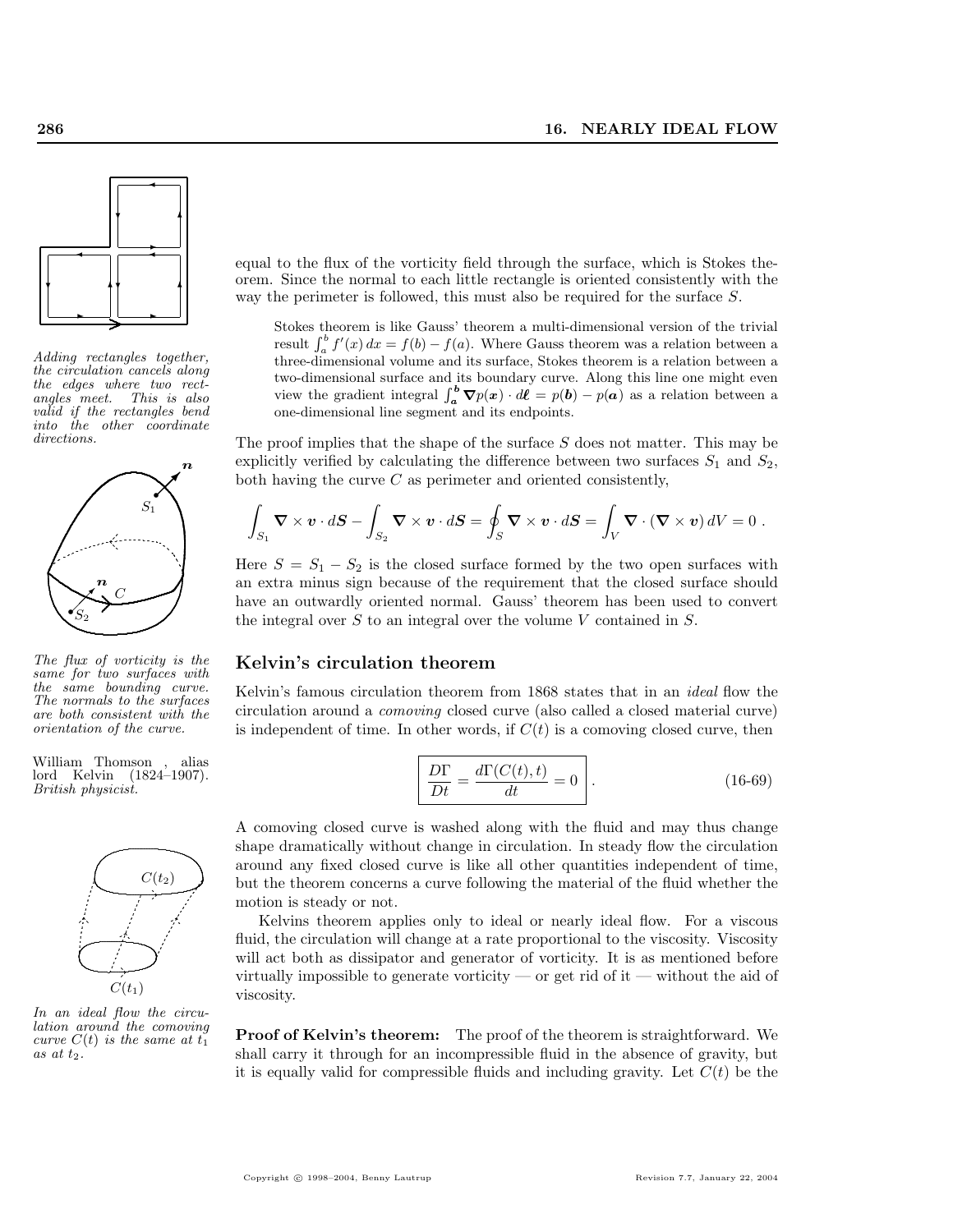comoving closed curve. In a small time interval  $dt$  the circulation along this curve changes by

$$
\delta\Gamma(C(t),t) = \Gamma(C(t+\delta t),t+\delta t) - \Gamma(C(t),t)
$$
\n
$$
= \oint_{C(t+\delta t)} \mathbf{v}(\mathbf{x},t+\delta t) \cdot d\boldsymbol{\ell} - \oint_{C(t)} \mathbf{v}(\mathbf{x},t) \cdot d\boldsymbol{\ell}
$$
\n
$$
= \oint_{C(t)} [\mathbf{v}(\mathbf{x} + \mathbf{v}(\mathbf{x},t)\delta t, t+\delta t) - \mathbf{v}(\mathbf{x},t)] \cdot d\boldsymbol{\ell}
$$
\n
$$
= \delta t \oint_{C(t)} \left[ \frac{\partial \mathbf{v}(\mathbf{x},t)}{\partial t} + (\mathbf{v}(\mathbf{x},t) \cdot \nabla) \mathbf{v}(\mathbf{x},t) \right] \cdot d\boldsymbol{\ell}
$$
\n
$$
= -\delta t \oint_{C(t)} \nabla \left( \frac{p(\mathbf{x},t)}{\rho_0} + \Phi(\mathbf{x},t) \right) \cdot d\boldsymbol{\ell}
$$
\n
$$
= 0.
$$

In going to the third line we have used that the point  $x$  at time  $t$  of a comoving curve is found at  $\mathbf{x} + \mathbf{v}(\mathbf{x}, t)dt$  at time  $t + dt$ , and this generates the comoving derivative in the fourth line. Euler's equation (16-1) with constant density is then used in going to the fifth line (for compressible fluids the theorem may be proven by means of the pressure potential (4-35)). Finally, in the last line we have used that the pressure and the gravitational potential are single-valued functions of space so that the integral of the gradient around a closed curve must vanish.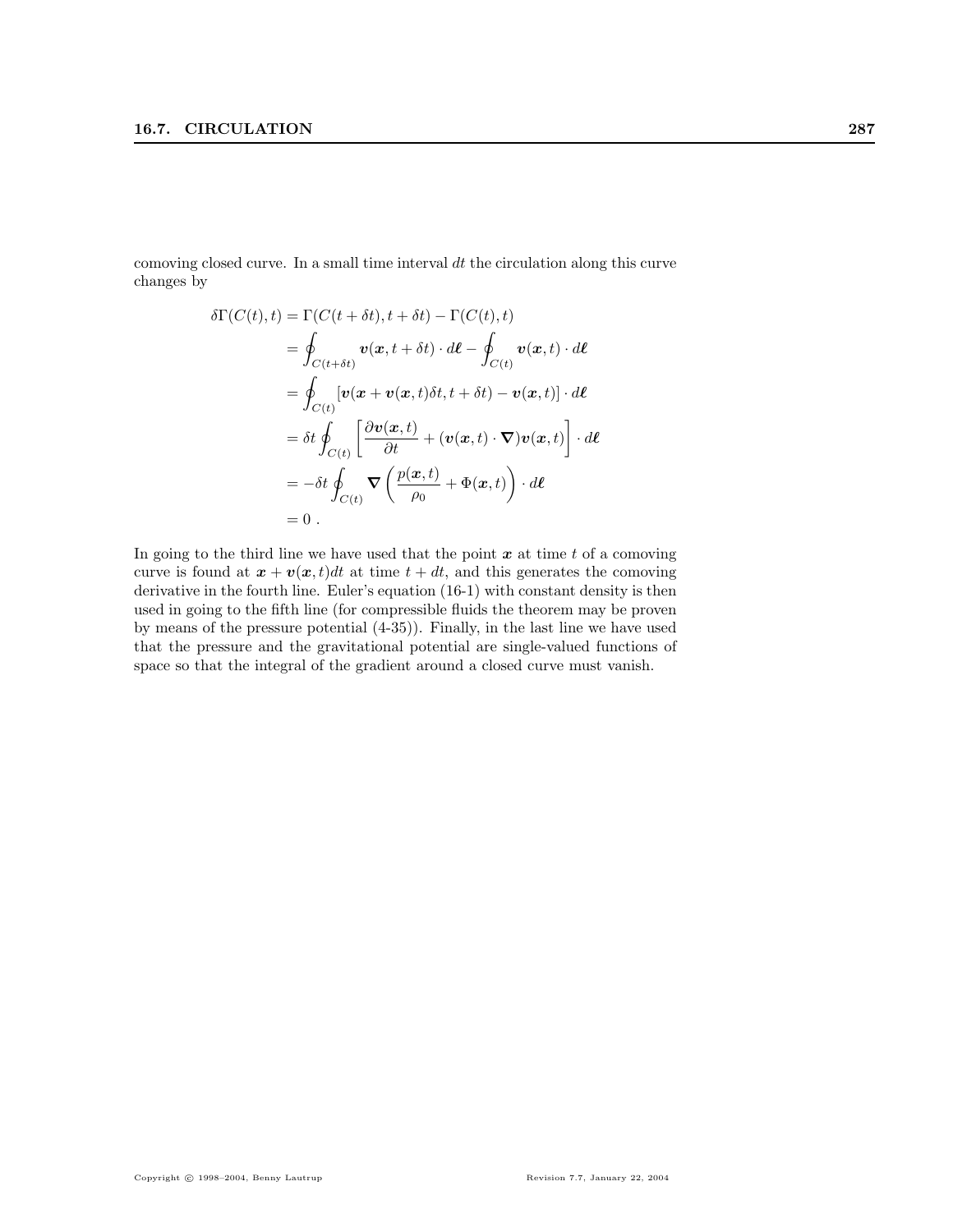### Problems

16.1 There is a small correction to the flow from the wine barrel (page 266) because the velocity of the flow does not vanish exactly on the top of the barrel. Estimate this correction from the ratio of the barrel cross section  $A_0$  and the spout cross section A.

**16.2** A wine barrel has two spouts with different cross sections  $A_1$  and  $A_2$  at the same horizontal level. Show that under steady flow conditions the wine emerges with the same speed from the two spouts.

16.3 Consider the quasistationary emptying of the wine barrel. Determine how the actual height z varies as a function of time.

**16.4** Assume that air is an ideal gas with constant temperature  $T_0$ . a) Calculate the relation between pressure and air velocity for a Pitot tube which is closed in one end. b) Estimate the pressure increase relative to outside pressure in the Pitot tube of a passenger jet flying at a height of 10 km with speed 250 m/s.

16.5 Incompressible fluid flows along x in an open channel with a weir without any dependence on y. Show that if the horizontal flow  $v_x(x)$  is independent of z, the vertical flow will be

$$
v_z = v_x \frac{(h-z)b' + (z-b)h'}{h-b}
$$
 (16-70)

where  $b(x)$  and  $h(x)$  are the bottom the surface heights.

16.6 Use the Schwarz inequality

$$
\left| \sum_{n} A_{n} B_{n} \right|^{2} \leq \sum_{n} A_{n}^{2} \sum_{m} B_{m}^{2} \tag{16-71}
$$

to derive (16-28).

- $\ast$  16.7 Show that when  $\nabla \times v = 0$  everywhere then there exists a potential  $\Psi$  such that  $v = \nabla \Psi.$
- ∗ 16.8 Show that for unsteady, compressible potential flow the Bernoulli field is only a function of time,

$$
\frac{\partial \Psi}{\partial t} + \frac{1}{2} \mathbf{v}^2 + \Phi + w(p) = H(t)
$$
 (16-72)

where  $w(p)$  is the pressure function (16-31).

16.9 Calculate the lift on a sphere half buried at the bottom of a stream with asymptotic velocity U.

16.10 Show that the kinetic energy of the fluid surrounding a sphere moving with velocity U in steady potential flow is  $\frac{\pi}{3} \rho_0 a^3 U^2$ .